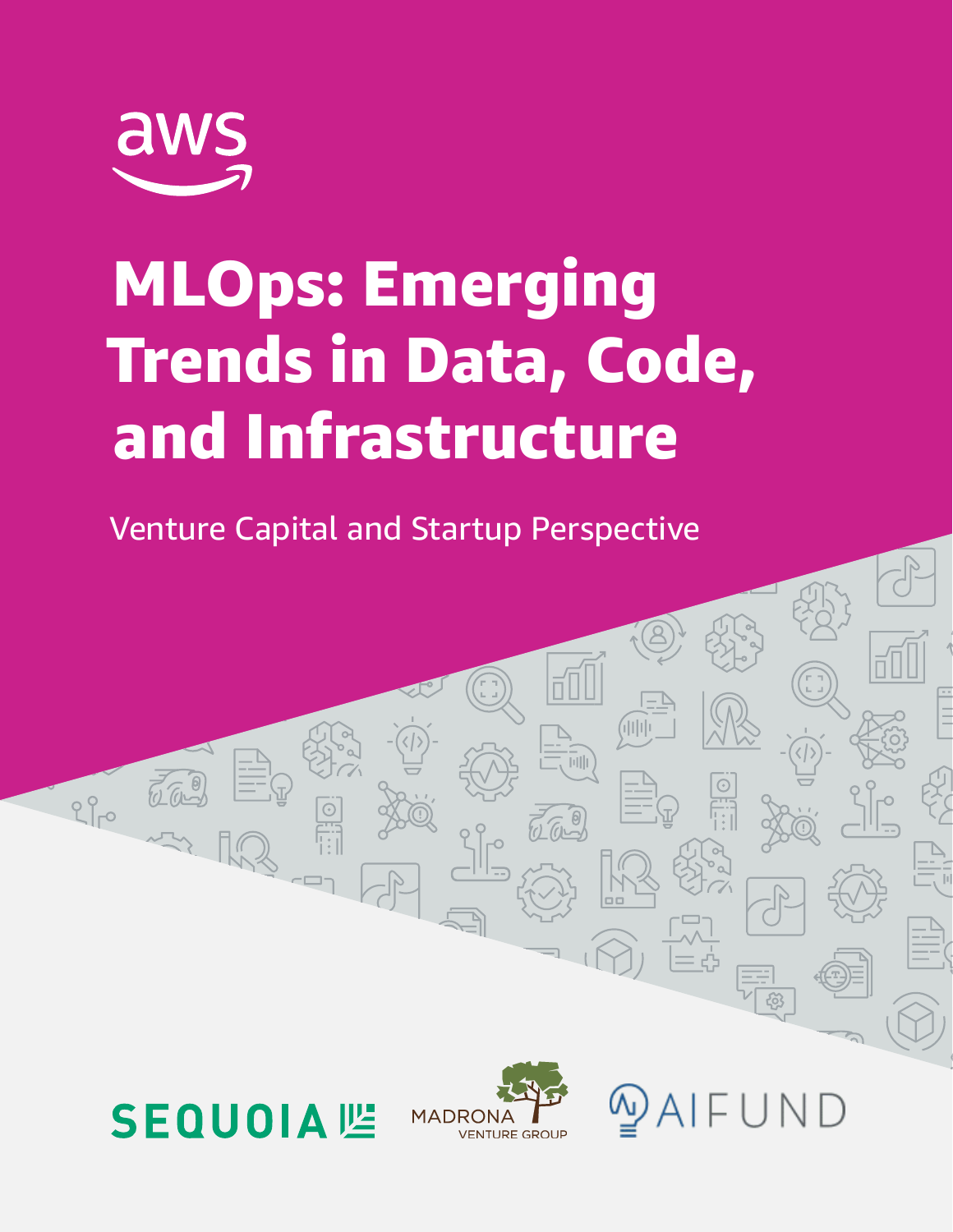### **Contents**

| The state of ML Ops With Vin Sharma, GM, ML Edge and Engines 3  |  |  |  |  |
|-----------------------------------------------------------------|--|--|--|--|
|                                                                 |  |  |  |  |
|                                                                 |  |  |  |  |
| What is the data-centric approach to MLOps? 7                   |  |  |  |  |
| Will MLOps converge to a modular architecture? 8                |  |  |  |  |
| Why does MLOps need open-source software development?. 9        |  |  |  |  |
| How does AWS support open-source machine learning?. 10          |  |  |  |  |
| Why does MLOps need vendors as well as open-source software? 11 |  |  |  |  |
|                                                                 |  |  |  |  |
|                                                                 |  |  |  |  |
|                                                                 |  |  |  |  |
|                                                                 |  |  |  |  |
|                                                                 |  |  |  |  |
|                                                                 |  |  |  |  |
|                                                                 |  |  |  |  |
|                                                                 |  |  |  |  |
|                                                                 |  |  |  |  |
|                                                                 |  |  |  |  |
|                                                                 |  |  |  |  |

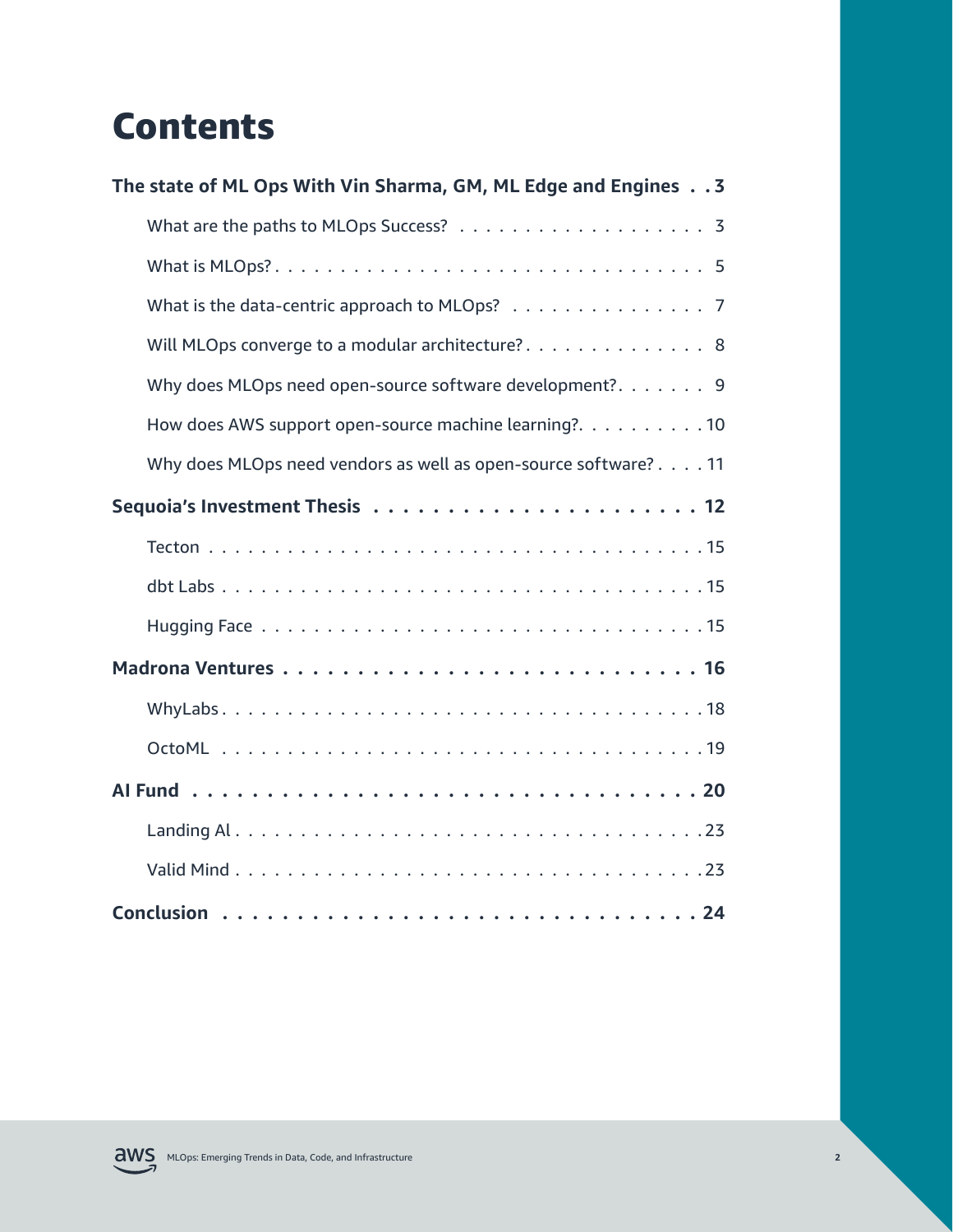### <span id="page-2-0"></span>The state of ML Ops With Vin Sharma, GM, ML Edge and Engines

What is MLOps and why is it important? How do top enterprises operationalize Machine Learning in production and are they using all in one platforms or building it themselves? In this white paper, we begin with a Q&A with Vin Sharma, General Manager of Deep Learning Engines, about the evolution of Machine Learning Operations, or MLOps. Then we examine MLOps through the lens of three of the industry's prominent venture capital investors – Sequoia Capital, Madrona Venture Group, and the AI Fund – and take an in-depth look at the portfolio impact MLOps has had on the adoption of machine learning. We examine in detail how MLOps is evolving, the role of Open Source Software, AWS contributions to the world of MLOps, and finally, how startups and AWS work together to enable business-critical deliverables and outcomes.

### What are the paths to MLOps Success?

At AWS, we have seen the growing popularity of machine learning platforms through Amazon SageMaker and variety of self-hosted solutions on EC2. This trend suggests that many organizations want to build, train, and deploy ML models in the Cloud, either using unified DevOps environments or a combination of best-of-breed open source and partnerprovided tools that achieve their business goals. At one end of the range are organizations experimenting with ML models or just starting to scale their first few deployments. At the other end are businesses that need powerful capabilities to develop and operate sophisticated ML models in production that drive mission-critical business applications and extract unique value from potentially massive amounts of data.

For any organization that wants to generate value from domain-specific business applications or curated data sets, the underlying ML platform and the effort of managing its infrastructure are just a means to an end and potentially represent a heavy burden with no differentiation. Cloud ML platforms provide managed services that are easy to use at a lower cost for such organizations. Even developers without ML expertise can build, train, and deploy ML models quickly to save time and reduce operational expenses. However, these end-to-end services do not meet the needs of many customers with more specialized requirements. Thus, they choose to implement an ML platform composed of best-of-breed products from vendors, open source, homegrown code, and native AWS services.

Ultimately, these organizations want fine-grained control over the full stack and willingly take on the additional complexity and cost of operating a DIY. These businesses want to generate value not only from proprietary applications, models, and data sets but also from the customization of their ML platform. They hope to deliver unique value based on their ML platform software, underlying infrastructure, and ML engineering expertise.

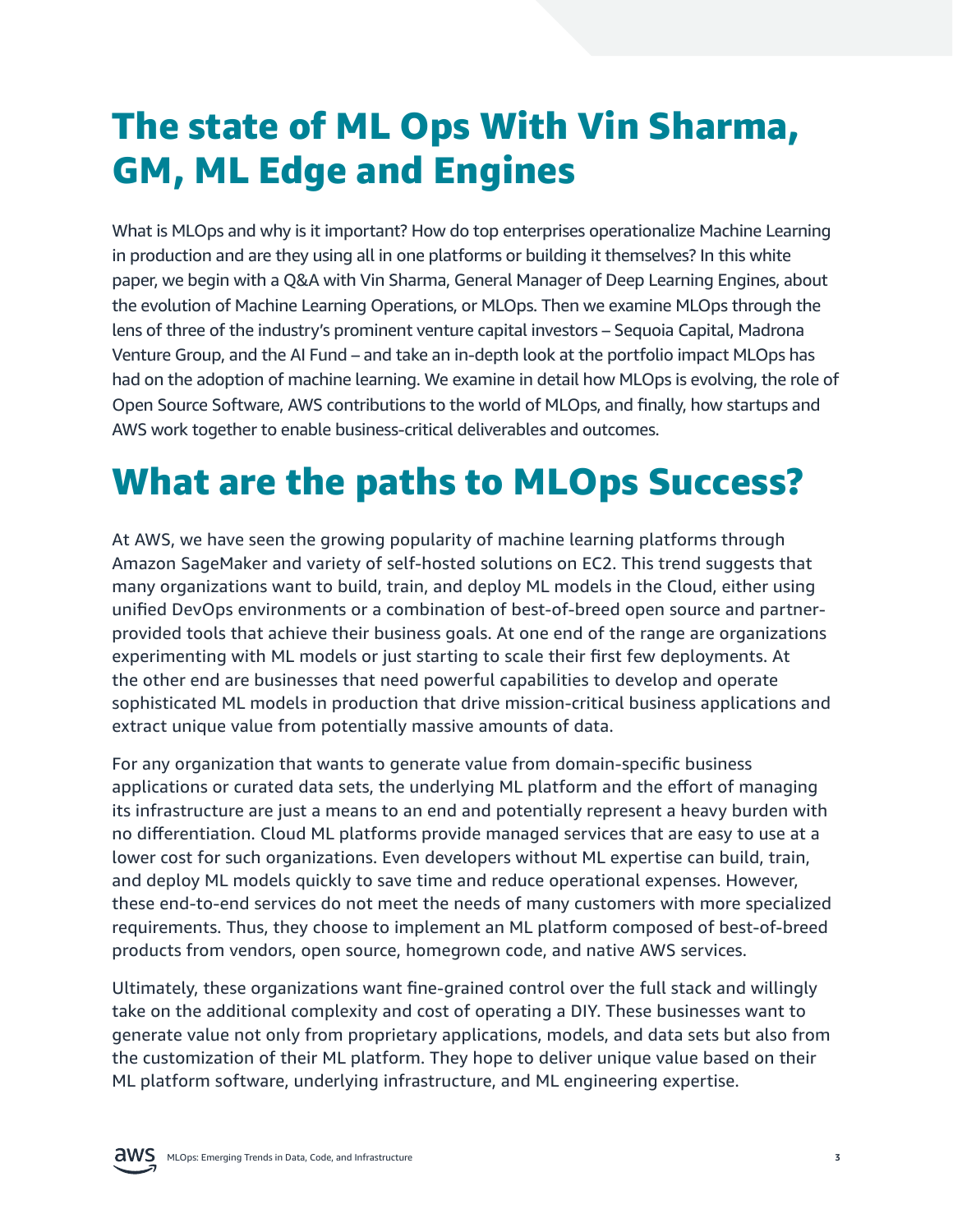#### For example, an autonomous vehicle ML platform must:

- Ingest terabytes of vehicle sensor data per hour
- Automatically filter and enrich the data for processing
- Label a representative subset
- Train models on the labeled data
- Test models integrated into the vehicle simulation
- Deploy onboard a test fleet of vehicles
- Continuously monitor the performance and health of models
- Generate alerts, dashboards, and feedback reports which aid model improvement

The unique challenges of operating an ML platform for autonomous vehicles can drive customization of the entire platform software stack, such as this stack using SageMaker:



Building and operating a bespoke ML services stack at scale can seem a like daunting task for an ML engineering team, but many are finding success with open-source frameworks and best-ofbreed vendor tools for MLOps.

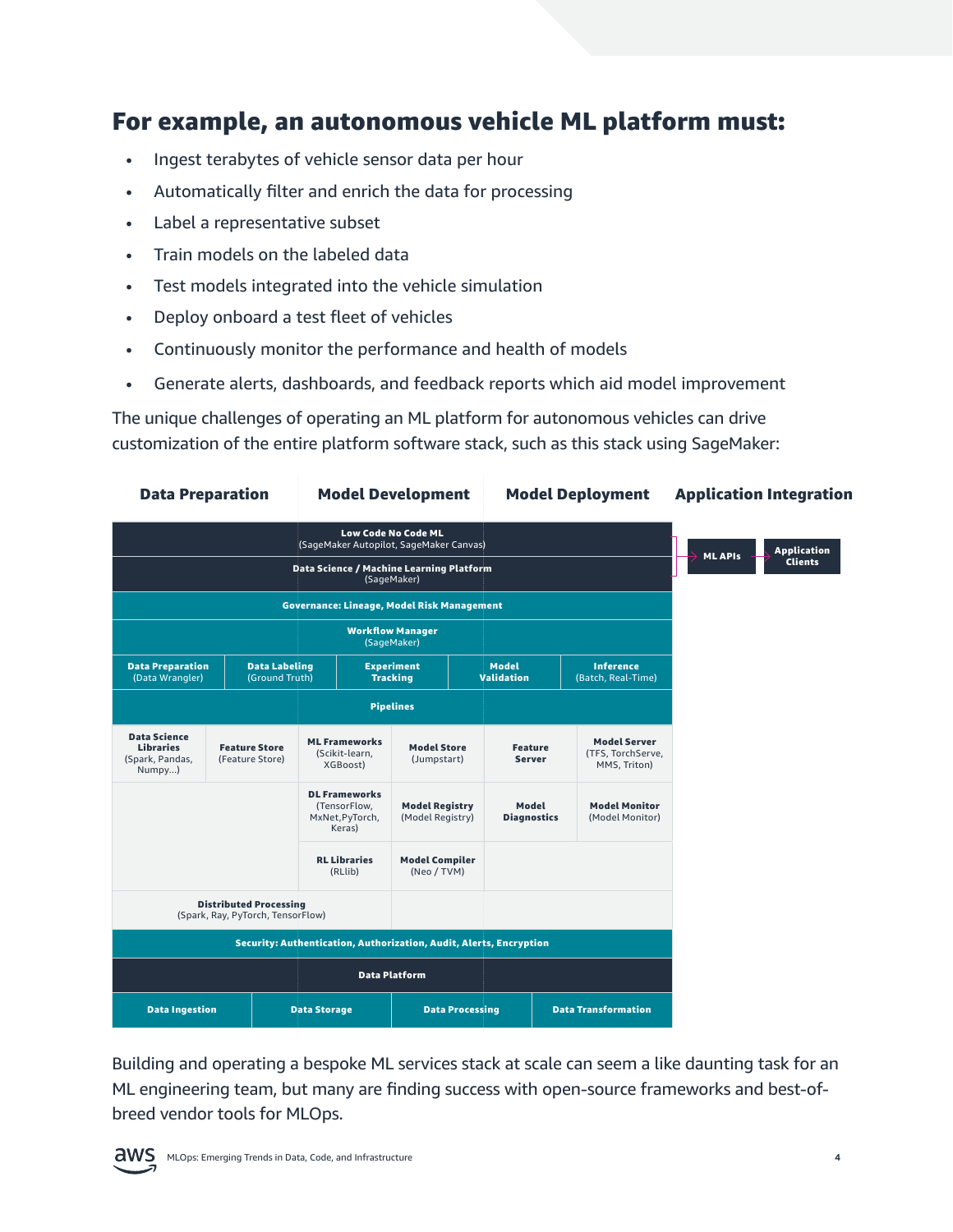## <span id="page-4-0"></span>What is MLOps?

Developing ML applications today can be like developing enterprise applications 20 years ago. Multiple personas – data scientists, ML engineers, application developers, and system operators – contend for attention and resources. They use different processes and tools, with researchers and data scientists using multiple frameworks to build and train models.

ML engineers use other tools to optimize and tune production models. Application developers use wildly different processes to develop and deploy applications, and system operators try, often vainly, to manage a common platform infrastructure for all others. The researcher's model with 95% confidence against the training data may fail to predict using production data – neither research nor production know where the mismatch occurred.

The DevOps movement emerged as software engineering practices to enable tighter communication and collaboration between software development and IT operations. Under the DevOps approach, software engineers focus on delivering incremental changes to the customer continuously. Central to the DevOps approach was the notion of near-automatic pipelines for Continuous Integration and Continuous Delivery (CI/CD) that picked up the latest changes, ran unit tests, built the software artifacts, ran integration tests, and finally deployed the change to production in tightly-controlled stages with rapid rollback if needed.

Like DevOps, the Machine Learning Operations (MLOps) approach attempts to formalize near-automatic pipelines for the model lifecycle, from data collection, data preparation, and data wrangling, to model training, model evaluation, and model deployment to model monitoring and then back again for model updates.



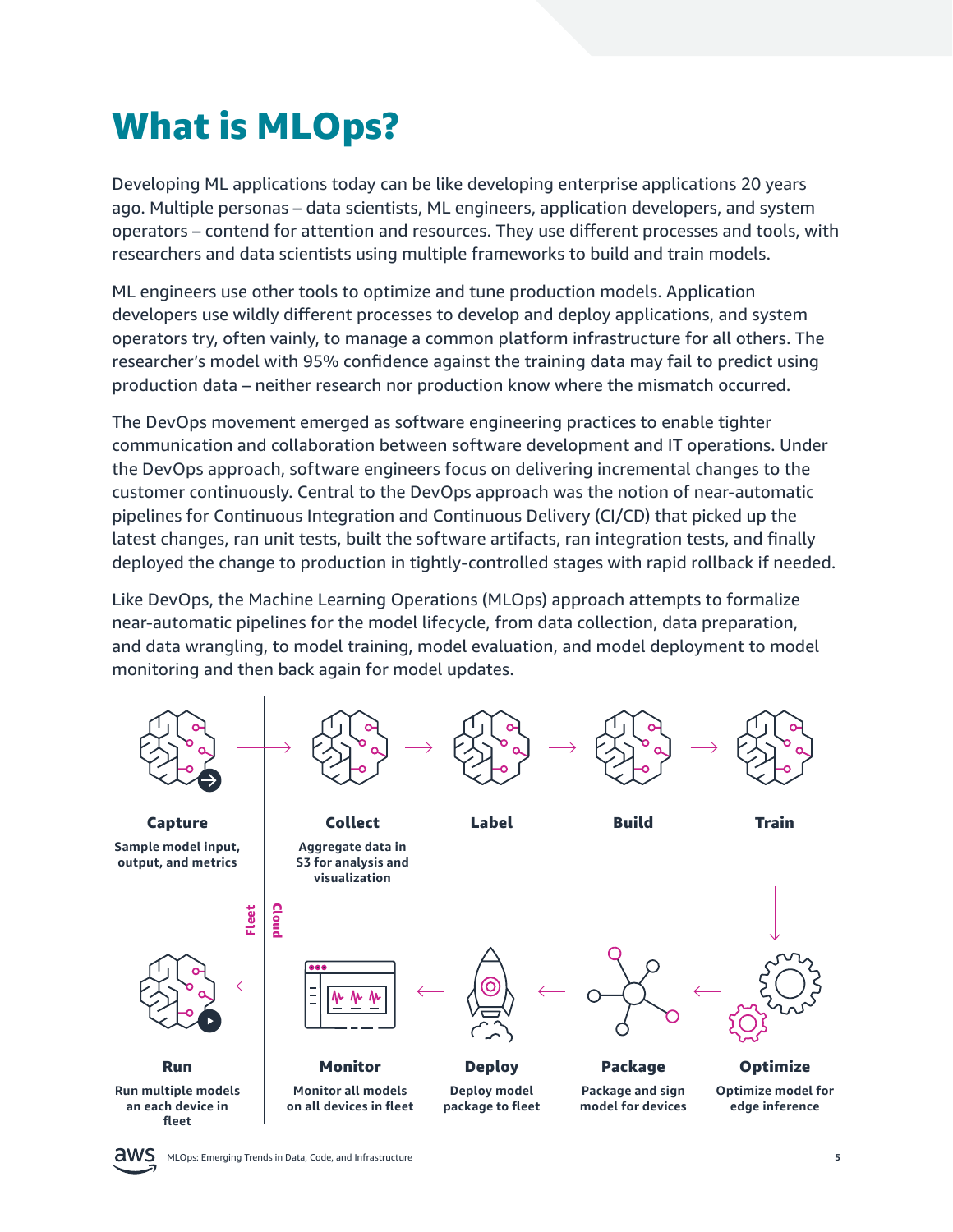Today, data scientists and ML engineers use craftsman tools that treat models like pets – with individualized attention, considerable care, and significant expense. With the MLOps approach, models become like cattle – managed at a scale of tens of millions of models thanks to instrumentation and automation that handles routine operations while surfacing anomalies to human attention. For ML to become ubiquitous and successful in production, an all-new stack is emerging to support robust development, testing, and automated operation of machine learning models at scale.

#### At AWS we developed a maturity model to help organizations measure their own MLOps readiness:

#### MLOps Defined:

MOps Maturity Model

|                   | <b>People</b>                                                                                           | <b>Data</b>                                                                                                  | <b>Train</b>                                                                                                                                           | <b>Deploy</b>                                                                                                                     |
|-------------------|---------------------------------------------------------------------------------------------------------|--------------------------------------------------------------------------------------------------------------|--------------------------------------------------------------------------------------------------------------------------------------------------------|-----------------------------------------------------------------------------------------------------------------------------------|
| <b>Initial</b>    | <b>Disconnected</b><br>data science &<br>IT teams<br><b>Limited cross-</b><br>$\bullet$<br>training     | Ad-hoc data<br>collection and<br>preparation                                                                 | <b>Manual training</b><br>& retraining<br>No clear path to<br>$\bullet$<br>deployment                                                                  | Manual<br>$\bullet$<br>deployment                                                                                                 |
| <b>Repeatable</b> | <b>Improved</b><br>collaboration<br>with<br>stakeholders<br><b>Shared project</b><br>$\bullet$<br>goals | <b>Automated data</b><br>pipelines                                                                           | Defined path for<br>experimentation<br><b>Automated</b><br>$\bullet$<br>training<br>pipelines<br><b>Manual Model</b><br>Validation                     | Automated<br>$\bullet$<br>deployment<br>pipelines<br>Limited<br>٠<br>monitoring<br>measuring                                      |
| <b>Reliable</b>   | <b>Cross-functional</b><br>project teams<br>Cross-training<br>$\bullet$                                 | <b>Automated</b><br>$\bullet$<br><b>ML Pipelines</b><br>Data Governance                                      | <b>Experiment</b><br>Management<br><b>Automated ML</b><br><b>Pipelines</b><br>Model<br>Governance<br>Automated<br>$\bullet$<br><b>Model Validation</b> | Automated<br>$\bullet$<br><b>MLPipelines</b><br><b>Monitoring &amp;</b><br>$\bullet$<br>Logging (Model,<br>Workload.<br>Pipeline) |
| <b>Scalable</b>   | <b>Cross-functional</b><br>project teams<br>Cross-training                                              | CI/CD<br><b>Policy-as-Code</b><br>٠<br>Configuration-<br>٠<br>as Code<br><b>Automated</b><br>ă<br>Validation | CI/CD<br>Policy/Config-<br>as-Code<br>Automated<br>$\bullet$<br><b>Model Validation</b><br>Automated<br>$\bullet$<br>Integration<br>Validation         | CI/CD<br>Policy/Infra/<br><b>Config-as Code</b><br>Model<br><b>Monitoring</b><br>Dashboard &<br>$\bullet$<br><b>Transparency</b>  |

Many organizations find themselves at the initial phase in at least one category. Most discover miscommunication and confusion around the management of data.

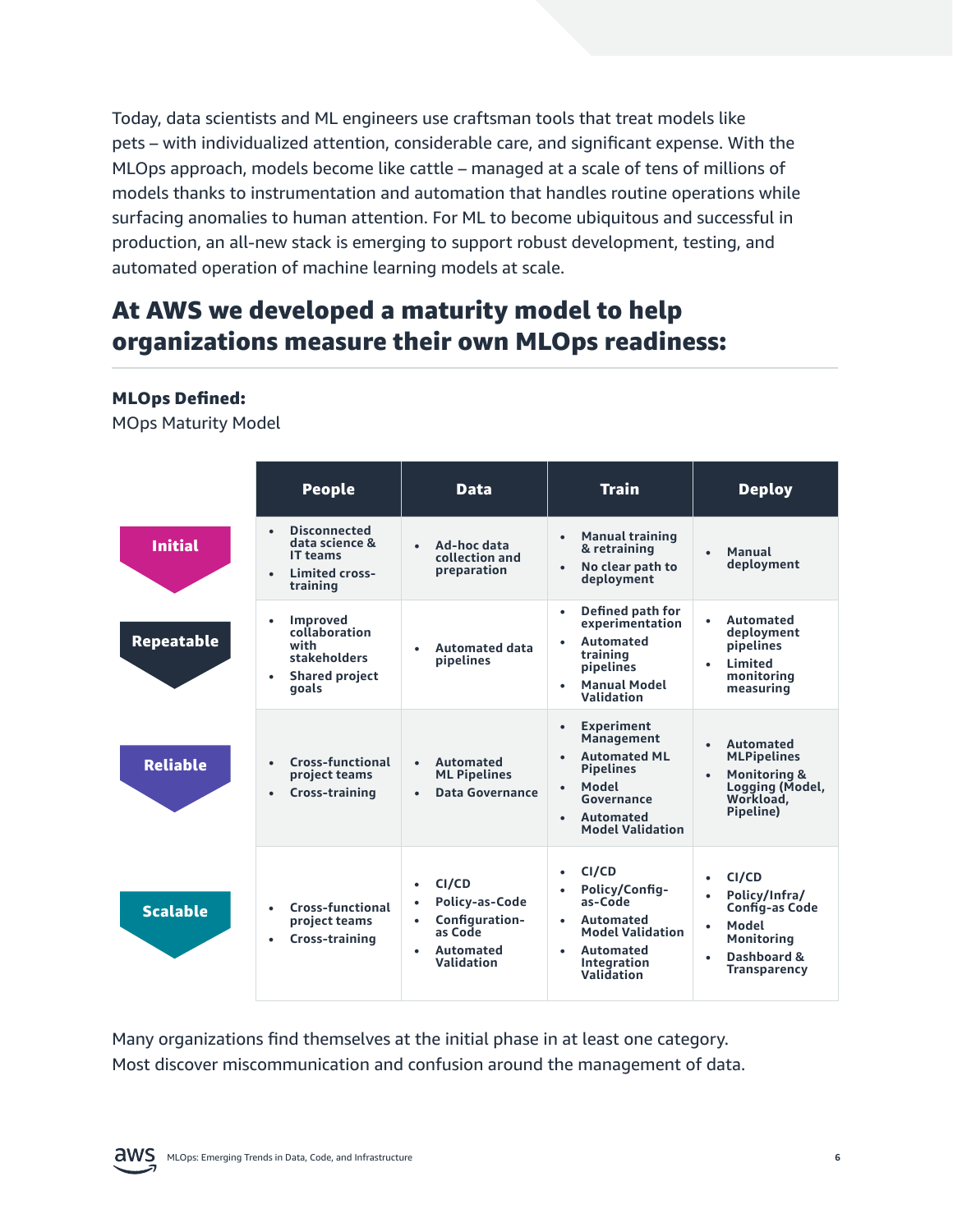### <span id="page-6-0"></span>What is the data-centric approach to MLOps?

A data-centric approach to building ML systems emphasizes data management over incremental modeling improvements. ML Systems are always a combination of data and code, but ML teams are increasingly spending their time iterating over data improvements over model improvements.

Synthetic data, data labeling, validation, auditing, and ML monitoring become important parts of the MLOps process. It is becoming more common for a company to start with pre-trained models such as those offered through Amazon SageMaker or those offered through Hugging Face and implement ML monitoring before diving deeper into algorithmic improvements.

The data-centric approach emphasizes data quality and monitoring as an essential part of building production systems and seeks to understand this data with code. Organizations taking on these techniques are more likely to engage in collaboration between teams, are less likely to over-engineer their machine learning code, and are likely to have better outcomes in production.

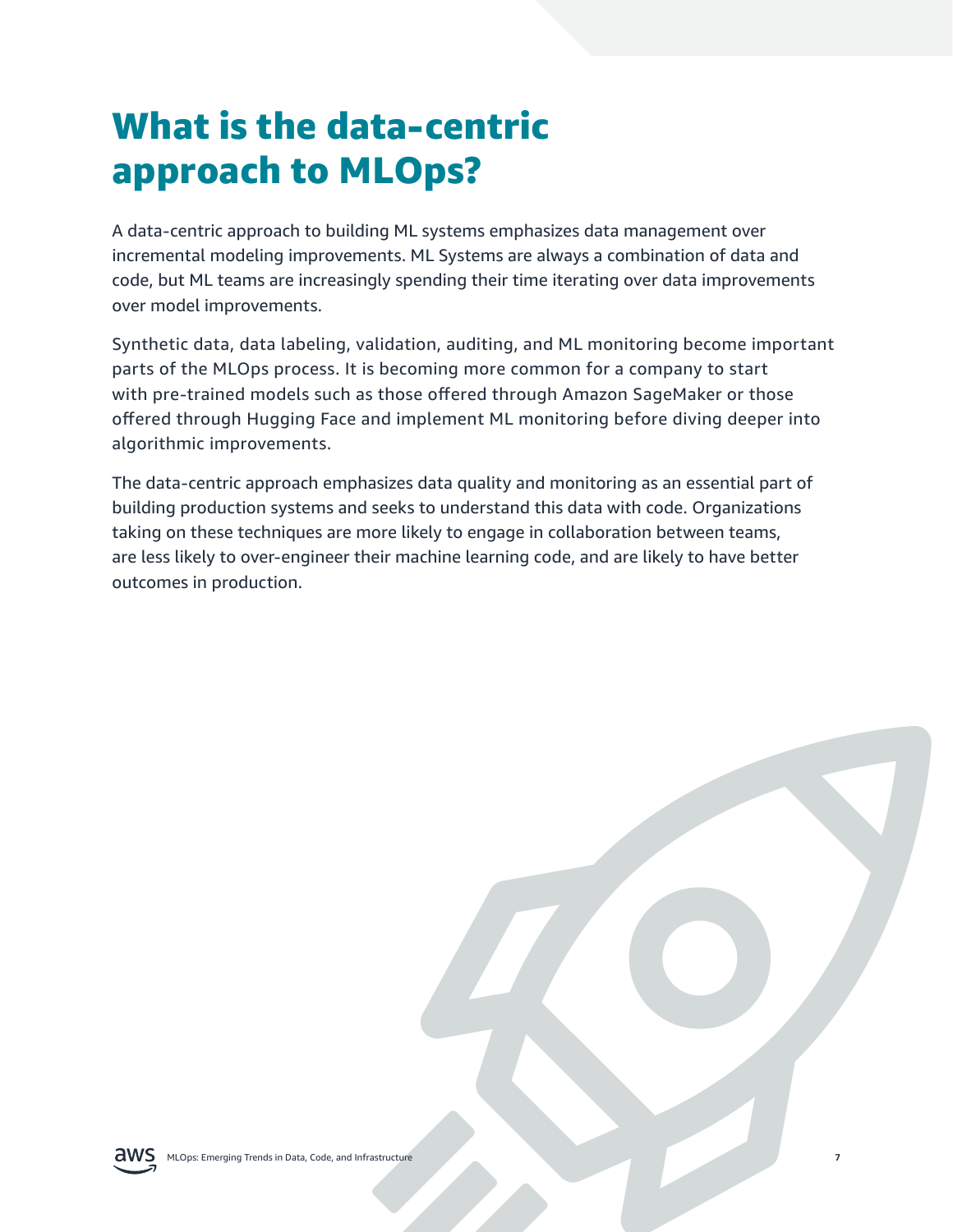### <span id="page-7-0"></span>Will MLOps converge to a modular architecture?

If an organization is committed to a DIY approach to their MLOps stack, the next big strategic question that kicks off hours of debate in the executive conference room is often "build inhouse or buy best-of-breed?". The answer typically ends up as a bit of both.

There are many reasons for this convergence. To build an entire MLOps platform in-house, the organization must possess, acquire, and retain exceptional and expensive talent and then differentiate their in-house implementation from all the goodness available in opensource projects or vendor-provided tools. Inevitably, the resident CTO arrives at a fruit bowl of cherries picked from open-source projects, vendor-supplied proprietary tools, and services from a cloud provider.

This design philosophy depends on the ability to compose the platform architecture with interoperating components. If not thoughtfully constructed, developers may find that these platform architectures fit better in slideware than in software. However, the approach is rational given the vast array of components and open-source or vendor-specific implementations.

What is critical is to ensure these components interoperate. In the abstract, it is easy to train a model with one framework on one ML platform and deploy it for inference in another framework on a different platform. In reality, models are dependent on the model framework.

Developers need tools and model format standards like ONNX to convert them from one framework to another. And if you want to run the model on an edge device, you will need tools to cross-compile the model for the runtime supported on that particular edge hardware. Further out, as you look to monitor the model, you will want a tool to detect model drift that can interoperate with your training and inference platform. Ultimately, the interoperability between the modules becomes the secret key to MLOps success or frustration.

Through the advent of more sophisticated AI use-cases and more advanced data scientists, enterprises do not just want integrated black-box systems anymore. They will want the flexibility to tweak all the components of their model and model-building workflow to produce the most optimal analyses and systems for their specific business needs.

Today, customizing different components of the ML lifecycle can be highly manual, with practitioners primarily taking a DIY approach. Businesses prefer some degree of abstraction from the underlying functions and hardware in each step of the modeling process. They don't have or want to invest in the in-house resources to custom-build core capabilities like data labeling, experiment tracking, model monitoring, etc. We see organizations opting for best-of-breed solutions from focused vendors to gain additional control over their modeling workflow without needing to be too concerned with what's going on "under-the-hood."

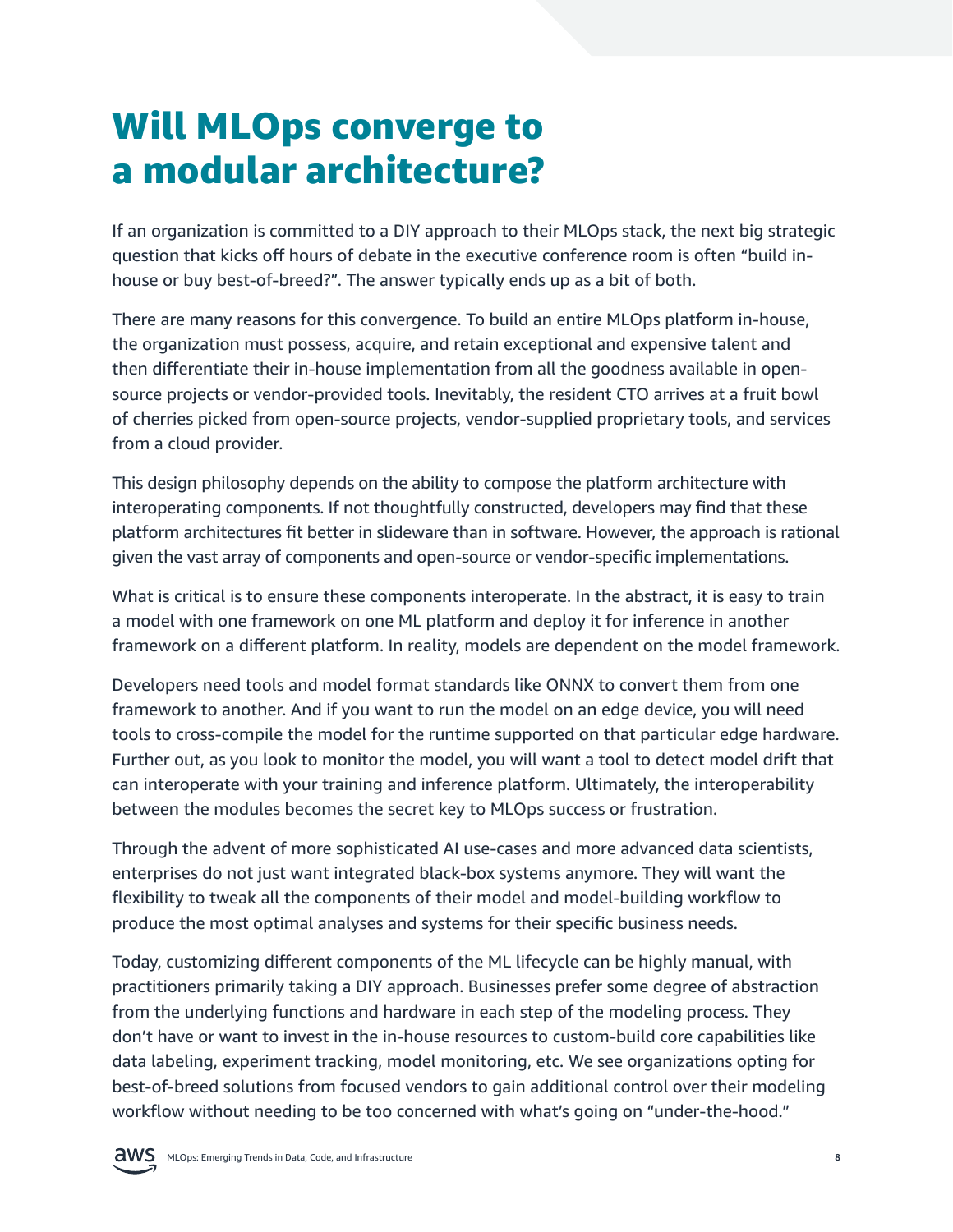### <span id="page-8-0"></span>Why does MLOps need open-source software development?

A critical element of MLOps is being open about the technology and processes. Openness builds transparency and reproducibility into the machine learning workflow. It is an essential component of building and scaling production machine learning models. It also helps build a community around the technology, enabling other companies and organizations to build, scale, and improve their machine learning models. The best MLOps solutions are also highly involved in the open-source community, where they actively contribute back to the community and help others achieve their goals.

*"A critical element of MLOps is being open about the technology and processes."*

At AWS, we recognize teams need this flexibility. Amazon Sagemaker is intentionally designed to be both modular and flexible to support teams who wish to work with opensource frameworks. For example, with SageMaker Operators for Kubernetes you manage your Kubernetes cluster to create Amazon SageMaker jobs natively using the Kubernetes API and command line Kubernetes tools, such as kubectl. We support both end-to-end SageMaker and DIY workflows.



MLOps: Emerging Trends in Data, Code, and Infrastructure **9**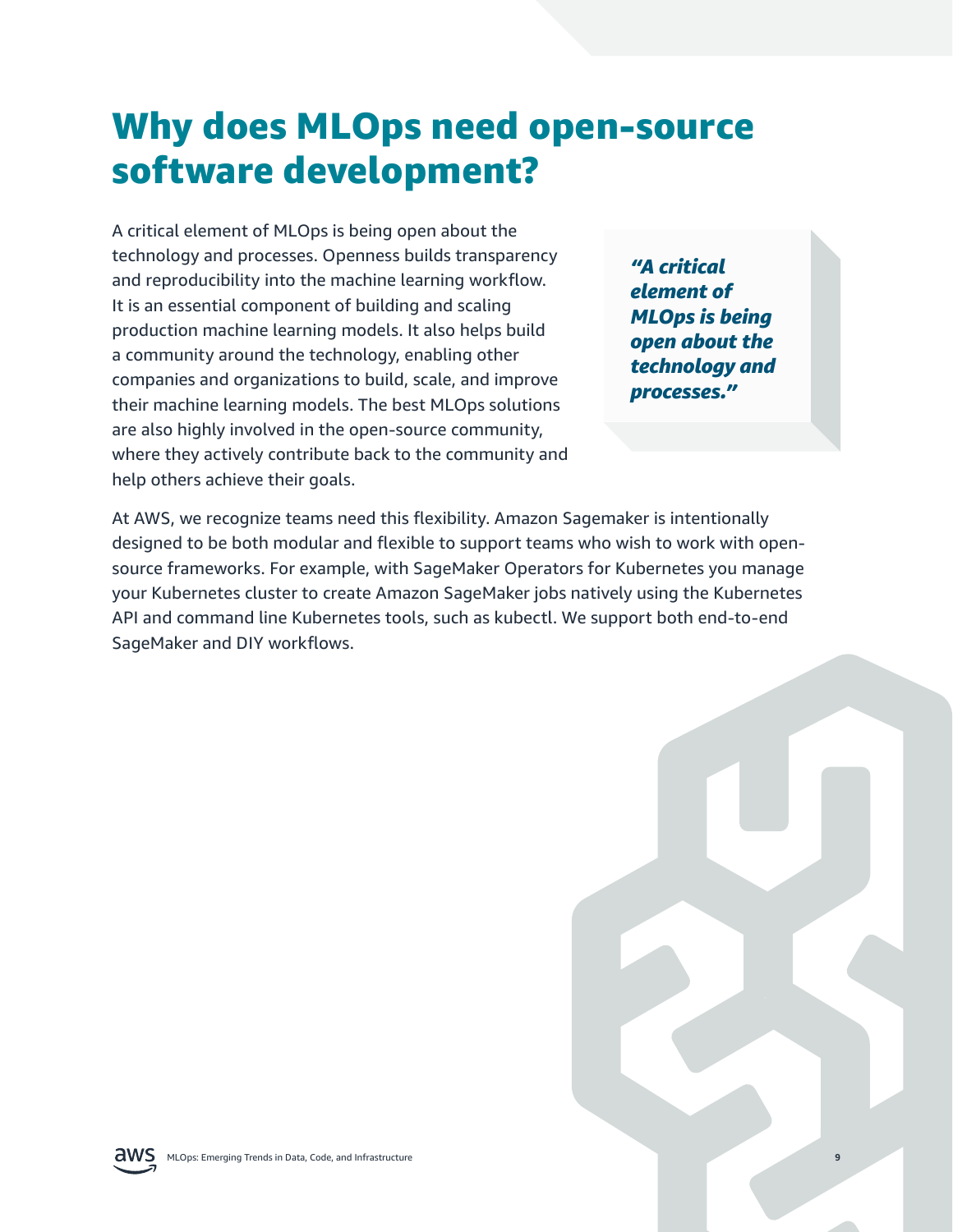### <span id="page-9-0"></span>How does AWS support open-source machine learning?

AWS is committed to building and investing in open-source MLOps capabilities. We're actively investing in the most critical open-source machine learning tools and frameworks, and we're excited to see the community grow around these projects. We are leading contributors to open-source communities such as Apache MXNet, PyTorch TorchServe, TensorFlow, Deep Java Library, Treelite, and Apache TVM.

AWS aims to be the best place to use these and other open-source machine learning tools. AWS builds, optimizes, tests, and delivers open-source machine learning frameworks (Apache MXNet, PyTorch, TensorFlow, TorchServe, etc KubeFlow), containers, and images (DLC, DLAMI). The AWS distributions of open-source software include versions of ML frameworks optimized for EC2 compute, S3 storage, and ENA/EFA networking, scanned

and patched for security vulnerabilities, and built and tested on accelerated instances. As a result,thousands of customers train, run and orchestrate models using the latest features of machine learning frameworks on the newest AWS accelerated instances.

AWS supports customers who want to operate machine learning models on AWS infrastructure while maintaining control over integration via open-source APIs, control over cost through DIY management, and control over the stack through customization. AWS customers can integrate their model development and deployment workflows with opensource APIs implemented in frameworks such as TensorFlow

or PyTorch, orchestrate their workflows using home-grown control systems or open-source toolkits such as KubeFlow. They can customize the combination of frameworks, tools, device drivers with proprietary components of their own without being locked into any platform services. Customers need only to rely on AWS to deliver open-source machine learning software version as a matched set that runs well on AWS infrastructure, packaged as easy-toconsume AMIs or containers.

Today, the AWS distributions of open-source machine learning software include frameworks such as TensorFlow, PyTorch, Apache MXNet, JAX, DGL; tools and libraries integrated into frameworks including compilers such as TVM and XLA, model servers such as PyTorch TorchServe and TensorFlow Serving; and ML workflow orchestration toolkits such as Kubeflow and Ray. AWS customers get current versions of open-source frameworks and can use the latest features and fixes, optimized, patched, built, and tested with relevant EC2 instances. That lets the customers get the latest hardware features and priceperformance benefits. This is packaged and distributed as images and containers for easy deployment through AWS services such as EC2, EKS, SageMaker, and ECS, and for optional customization as "Bring Your Own Containers."

*"AWS aims to be the best place to use these and other opensource machine learning tools."*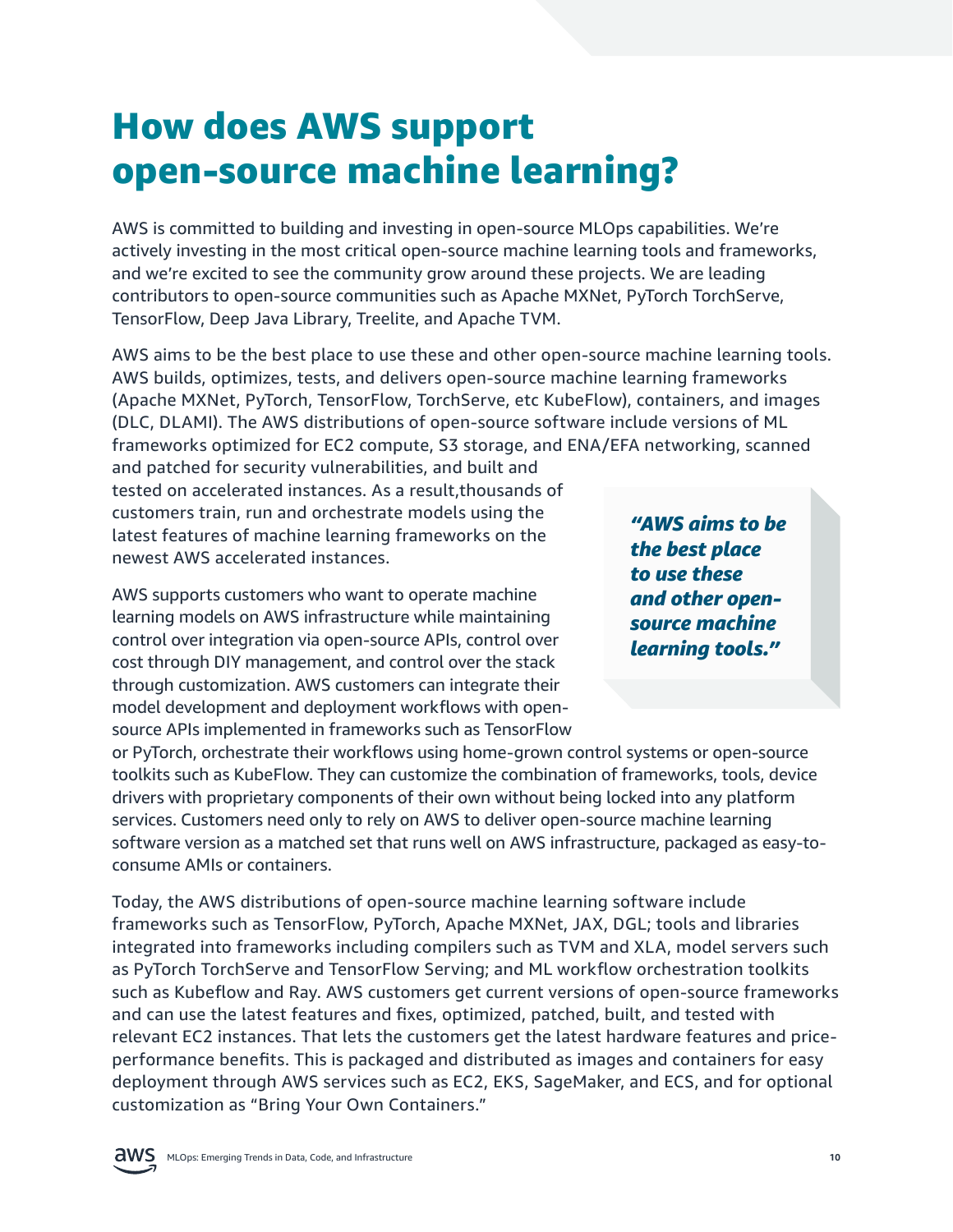### <span id="page-10-0"></span>Why does MLOps need vendors as well as open-source software?

Not surprisingly, we see a proverbial Cambrian explosion in MLOps today as nearly every application is utilizing machine learning somehow. Many startups develop specialized tools that implement highly efficient methods to perform specific tasks in the model lifecycle. Focuses range from training large-scale language models, optimizing models for inference on edge devices, detecting bias and model explainability, and some on observability and monitoring. As businesses from startup to enterprises are moving their intelligent application and related ML models into production, the AI/ML requires a diverse ecology of tool-makers with a significant opportunity to provide mission-critical functionality core to MLOps success.



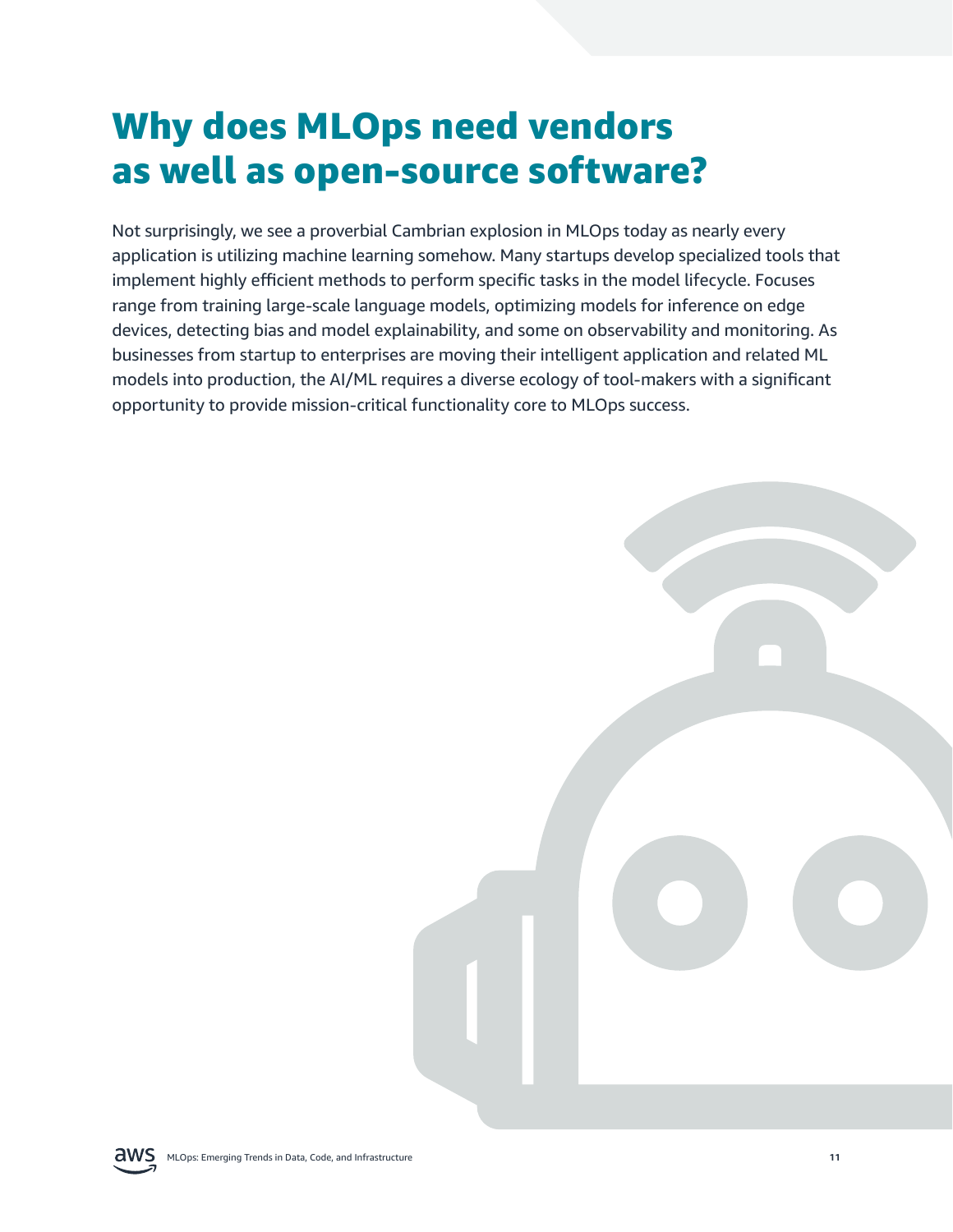<span id="page-11-0"></span>



### Sequoia's Investment Thesis

We believe the rise of data and autonomous software is one of the most important paradigm shifts that will shape the technology landscape and broader enterprise market over the next decade. Just as every great company is a software company today, in ten years we believe every great company will be machine learning driven. Proprietary data is a known super power and the organizations who best harness it with ML will capture disproportionate economic value over the next decade. As a result, there is a race in every enterprise to invest in data science and machine learning.

While machine learning methods are increasingly popularized and well understood, most ML development is really only accessible in "toy" or local environments.

Operationalizing and deploying these models to production for broader impact is an entirely different beast. The most sophisticated organizations have hand-built their own ML frameworks to make the process of managing ML systems easier, as we've seen at Doordash or Uber, but the vast majority of organizations haven't invested in operationalizing their ML systems. The end result is projects take very long to reach production, or never see the light of day.

We believe the ML ecosystem resembles the software ecosystem in the 1990s and early 2000s, before DevOps as a discipline took over and the software development stack professionalized and coalesced around systems like GitHub, Atlassian, and Datadog. ML is now having its "DevOps" moment, where technology companies realize they need to operationalize their ML stacks so that their Data and ML teams can develop with maximum impact. Everybody has seen the case studies out of [Uber](https://eng.uber.com/scaling-michelangelo/) for example about how Michelangelo democratized and drastically inflected ML development across all of Uber. Our investment thesis is that data/machine learning development is the new software development, and we should expect the DS/ML development stack to mature and spawn interesting new projects and investment opportunities over the next decade.

*"Just as every great company is a software company today, in ten years we believe every great company will be machine learning driven."*

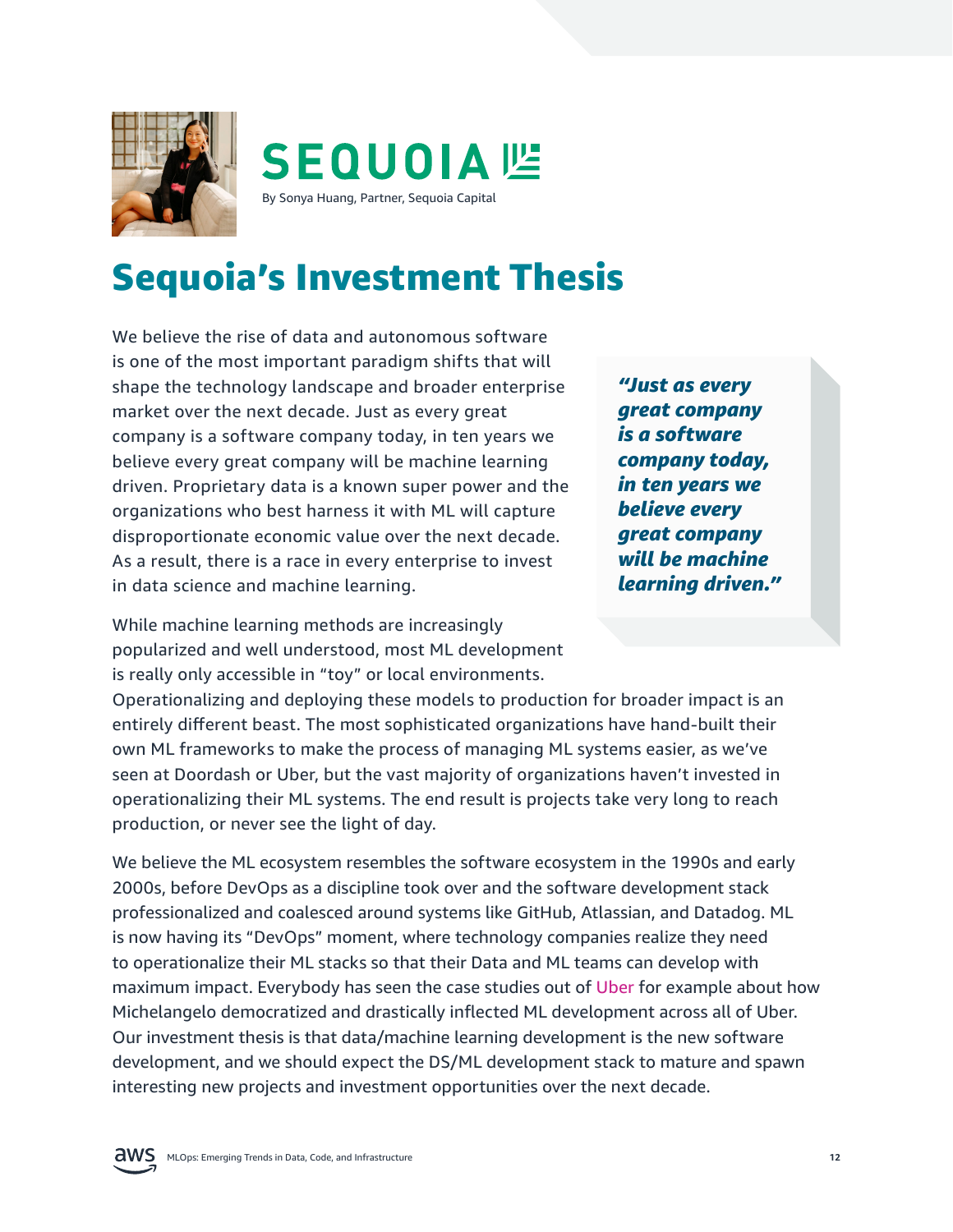#### How are you viewing companies that build modular ML systems vs all in one solutions?

Modularity is key. Production ML systems serve models that are as "core" to an enterprise as it gets. Having the most important models locked into a proprietary vendor that doesn't integrate well with other solutions simply does not work for ambitious ML organizations.

If you believe that ML development is the new software development, then the egalitarian Linux philosophy very much applies to ML systems. Each component needs to perform its role well - be that a feature store or monitoring solution. As such, we should expect to see modular ML systems win by integrating well into the rest of the stack.

That said, modularity doesn't preclude bundling if you can do multiple things well. We have seen companies serve multiple parts of the ML stack very well. Hugging Face is an example of a company that has excelled at multiple parts of the ML stack - from finding models, to training, to deployment. But what's key is that a customer has the option to integrate Hugging Face with their own stack if they choose, or just use it for a single component. That requires Hugging Face to stay on its toes and win on product in every sub-category where it competes.

#### Do these modular systems become all in one in the long term?

Again, I would look at how the software development stack evolved, which I believe is an apt analogy for how the machine learning landscape will develop. As vendors like Atlassian and Datadog and GitHub grew, they took on more and more adjacent functionality. But there is no single "all in one" software development platform – customers still want to pick and choose a mix of vendors that are best suited for each purpose – it's simply too large of a scope for a single vendor to deliver well.

I believe a similar dynamic will play out in machine learning. Ambitious vendors will extend their functionality out beyond their initial wedge – the ML serving companies may get into ML monitoring, for example – but we should see a handful of winners. The best companies will strike a balance. They execute incredibly well on their wedge, have the ambition to extend into adjacencies, and they aren't overly naive about the scope of their project.

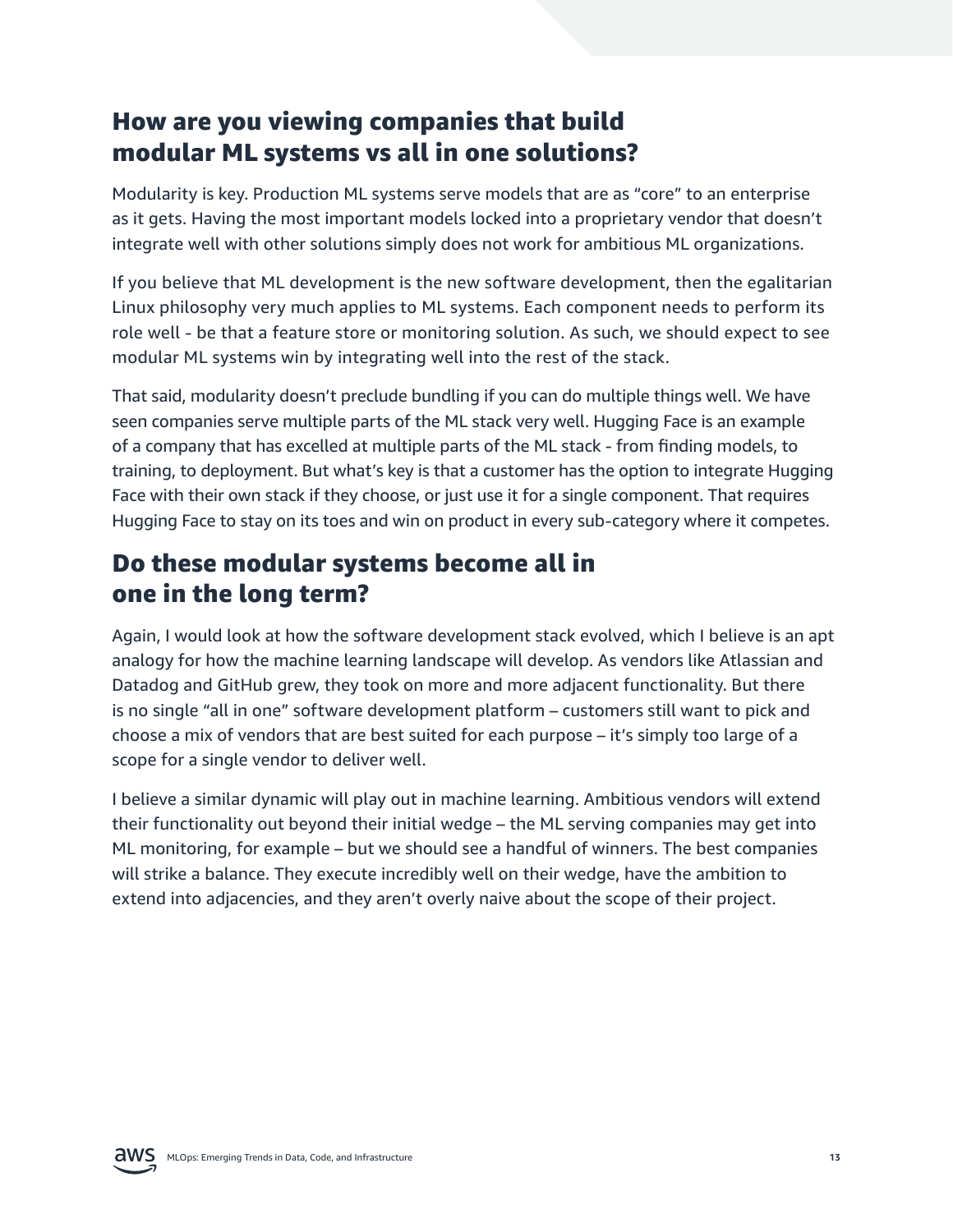#### Why is open source important/interesting as part of that thesis?

First, we believe that open source is the right product "packaging" for developer audiences. Open source allows developers to try the product before they buy, to peel back the code to see what's inside if desired, and to build for core production use cases without fear about getting locked into a vendor that could disappear. That is why open source has worked so well for software development, and the same principles apply to machine learning systems.

Second, we believe that open source is necessary because of the pace of development in the ML field. The feats you can accomplish with machine learning are developing at a breakneck pace – and ML systems need to keep pace. Open source can speed up the pace of innovation when multiple organizations are involved, and we see many organizations' ML teams contributing back to open source projects. Every company is in a race to make the most out of data and ML, but developers are willing to share the tooling they are

using to make these efforts successful and mutually benefit from each other's contributions, which is delightful to see.

Finally, we are interested in open source companies because the business model around open source is really starting to work as a business model. Companies like MongoDB, Confluent, Hashicorp, and GitLab have proven that you can build large and interesting commercial businesses while providing a lot of value for free in the open source. We have also seen the formalization of product led growth as the predominant GTM model in developer-led businesses, and the proliferation of PLG

*"All of this means that open-source ML systems is a particularly fertile ground for new investment opportunities."*

best practices in helping these companies go to market, meaning that companies are getting increasingly good at turning bottoms-up product usage into revenue through data science and new organizational structures (such as developer relations and "growth" and self-serve teams).

All of this means that open-source ML systems is a particularly fertile ground for new investment opportunities.

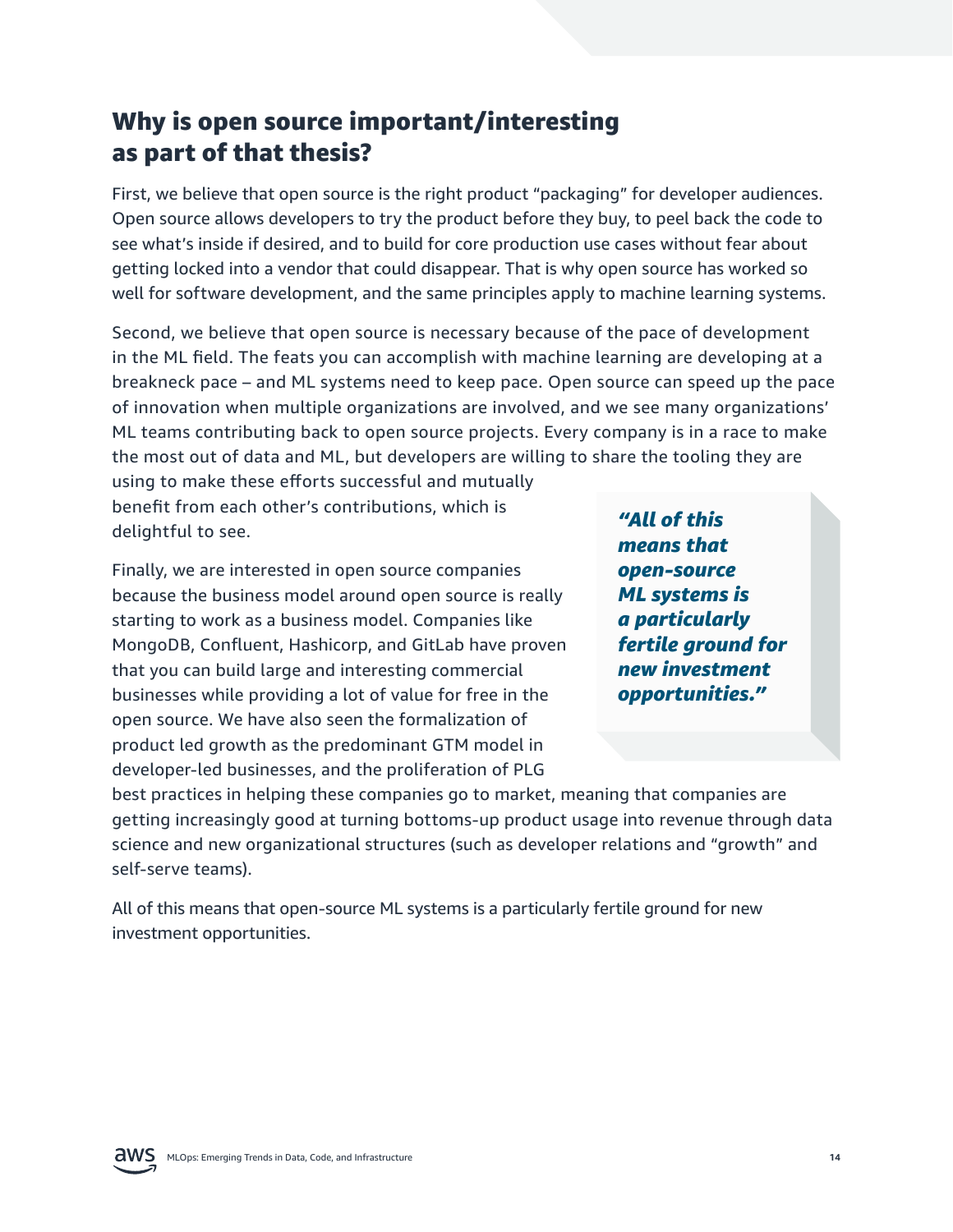#### <span id="page-14-0"></span>Who are you investing in?

We've been fortunate to partner with a number of young companies that are quickly becoming category leaders and forging new standards in the "operational ML stack," such as:

# **TACTON**

[Tecton.](https://www.tecton.ai/)Tecton offers a key piece of the ML stack, a feature platform, designed to operate and manage the data flows for operational ML applications. Tecton was built by the creators of Uber's ML platform. At Uber, Mike del Balson and Kevin Stumpf saw firsthand the impact that Michelangelo had on democratizing machine learning. They founded Tecton with the mission of bringing machine intelligence to every production application. Tecton's product allows data scientists and engineers to manage feature definitions as code, orchestrate pipelines to continually calculate fresh feature values, build high-quality training data sets, and serve features in production for real-time inference. Tecton enables teams to deploy ML applications in days instead of months, and currently serves customers ranging from leading technology and Fortune 50 companies to a wide range of start-ups. Tecton's open source offering, Feast, is the leading open source feature store.



[dbt Labs.](https://www.getdbt.com/) dbt Labs allows companies to transform data in-warehouse, using best practices from software engineering (modularity, testing, etc). dbt Labs was founded in 2016 by Tristan Handy, a former analytics practitioner who experienced firsthand just how bad data tooling was for analysts. Since 2016, dbt Labs has been on a mission to help analysts create and disseminate organizational knowledge. dbt Labs pioneered the practice of analytics engineering, built the primary tool in the analytics engineering toolbox, and has been fortunate enough to see a fantastic community coalesce to help push the boundaries of the analytics engineering workflow. Today there are 9,000 companies using open-source dbt every week, 25,000 practitioners in the dbt Community Slack, and 1,800 companies paying for dbt Cloud.



[Hugging Face](https://huggingface.co) is the central hub where AI practitioners go to download the latest transformer models, and where AI research institutions and open source contributors upload their models for maximum distribution and impact. There are currently 47K models and 5K datasets in Hugging Face's open source repository, including GPT-2 and various iterations of BERT. Hugging Face has cultivated a vibrant community of developers and data scientists in the Natural Language Processing space – and they are now seeing their models and community move into different modalities like speech and vision.

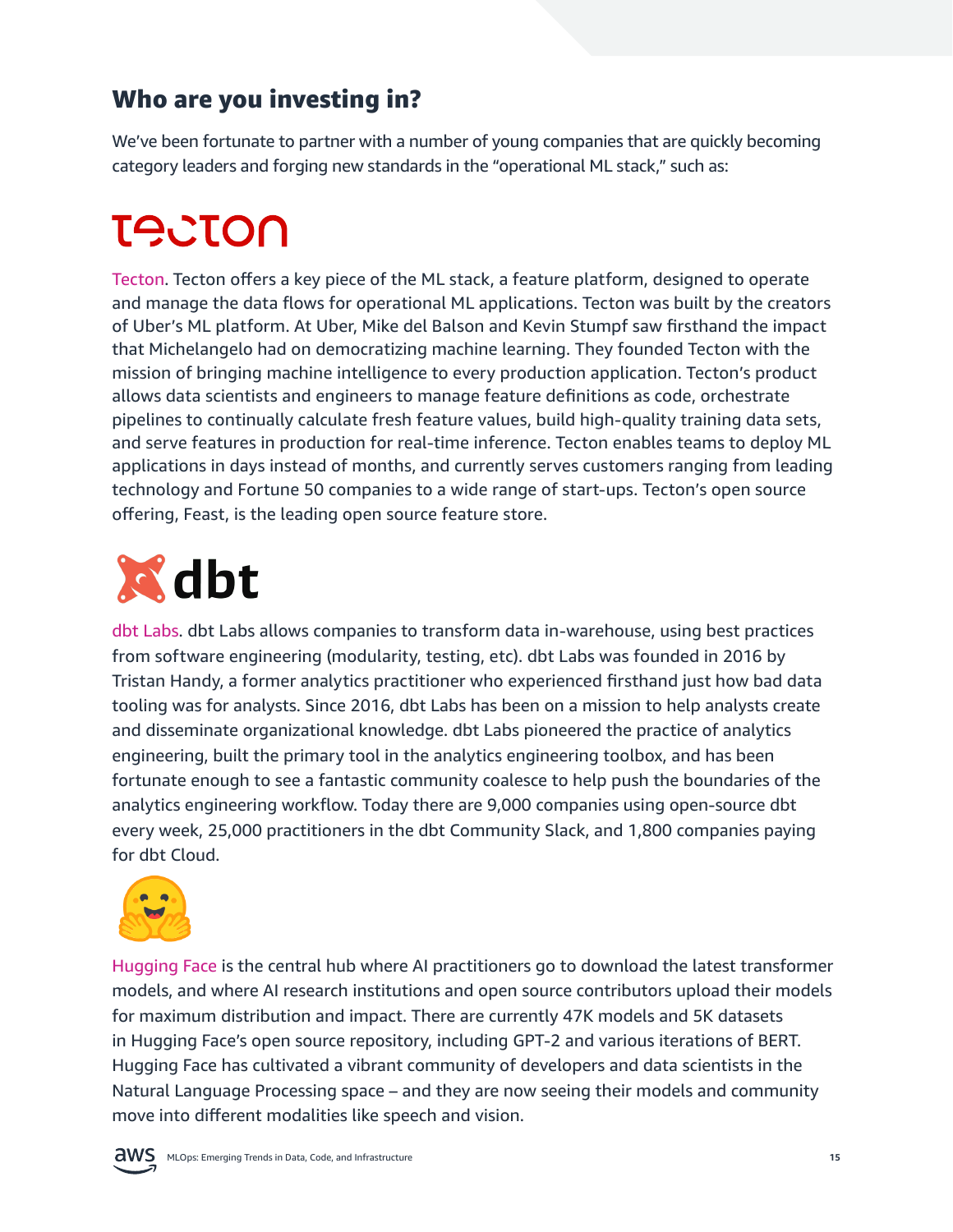<span id="page-15-0"></span>



By Tim Porter, Managing Director & Jon Turow, Partner

### What is your investment thesis for operational ML systems?

At Madrona Venture Group, the single biggest theme we have been investing in over the last 5+ years is the evolution of nearly every application into an intelligent application. We define application intelligence as the process of using machine learning models embedded in applications that use both historical and real-time data to build a continuous learning system. These learning systems solve a business problem in a contextually relevant way – better than before, and they typically deliver rich information and insights that are either applied automatically or

*"Applications will evolve (or be replaced) by MLpowered 'intelligent applications' that learn continuously from historical and real-time data."*

leveraged by end-users to make superior decisions. To build and scale intelligent applications into production, organizations need operational ML systems – MLOps products and tools. As such, we have not only been investing in "finished" intelligent applications, like Highspot in sales enablement or SeekOut in recruiting, but also in "intelligent application enablers" that provide the products and platforms that allow organizations and engineers to successfully build, deploy and manage their ML models and intelligent apps. We began investing in this wave well before this category became known as MLOps. Previous investments in companies like [Turi](https://techcrunch.com/2016/08/05/apple-acquires-turi-a-machine-learning-company/http://) (acquired by Apple), [Lattice Data](https://techcrunch.com/2017/05/13/apple-acquires-ai-company-lattice-data-a-specialist-in-unstructured-dark-data/) (acquired by Apple) and [Algorithmia](https://www.geekwire.com/2021/datarobot-lands-300m-acquires-seattle-machine-learning-startup-algorithmia/) (acquired by DataRobot) helped pave the way and inform our decisions for future investments.

There are a number of core tenets of our MLOps investment thesis. Certainly, the category has proliferated and now there are defined subcategories with multiple vendors in each. We believe that the hyperscale clouds, with AWS the clear leader, will continue to offer excellent services that will provide great alternatives for many organizations, particularly those that either want (a) quick and easy tools for rapid prototyping and deployment or (b) an end-toend platform backed by a single vendor.

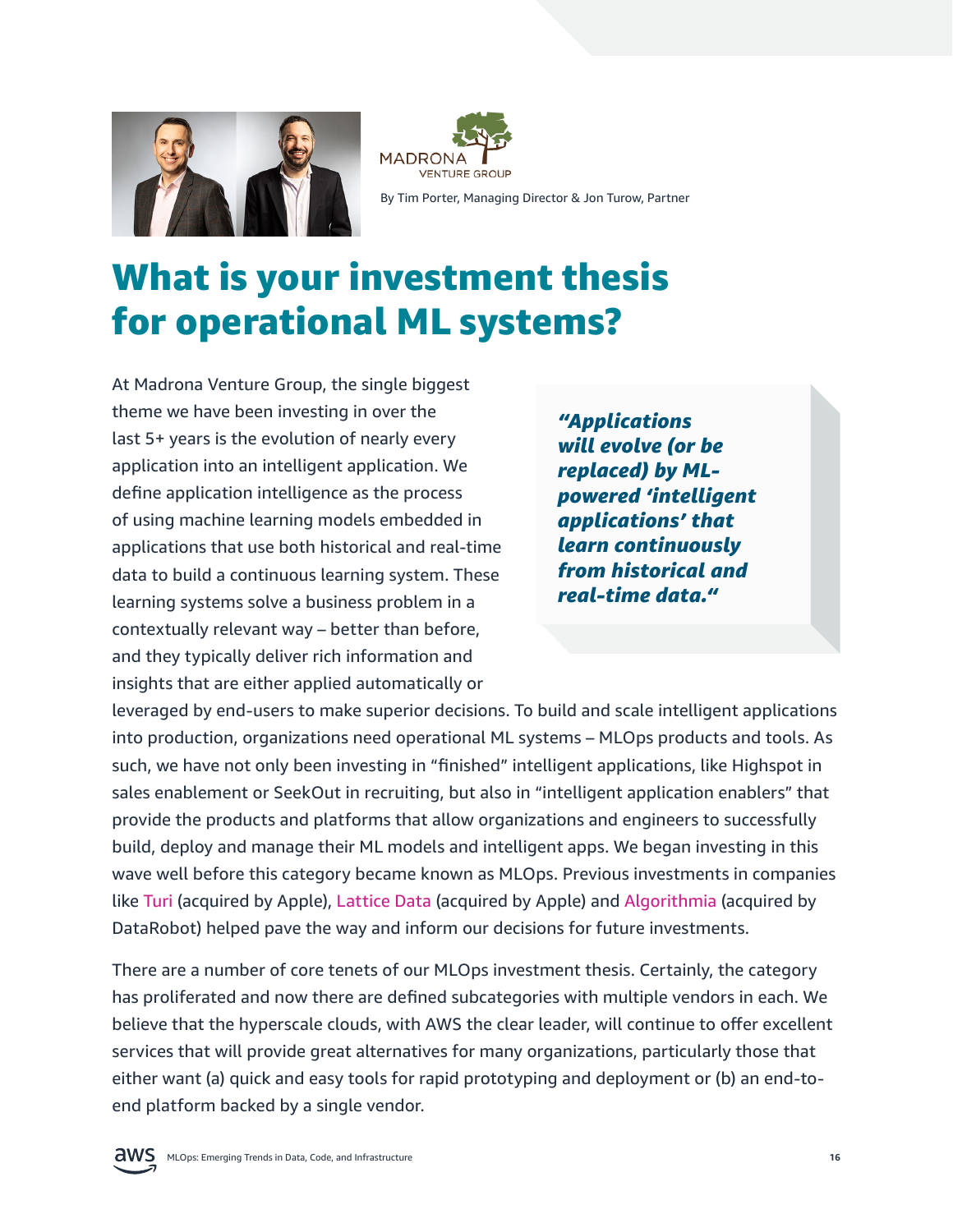However, we also think potentially even more organizations – particularly those with the most mission critical workloads that often drive the most usage and spend – will want to take a composable approach of choosing best-of-breed products from a variety of vendors, selectively use open-source software, build on hyperscaler infrastructure, and combine these with their own code that best addresses their business and application needs. Sometimes this is because their data or customers are in multiple places and their application needs to run on multiple clouds and even on-prem. Almost always it's because customers view certain products across the MLOps pipeline as being easier to use, providing deeper features or functionality, and perhaps even more cost effective.

Madrona is excited to continue our investment thesis in MLOps. We feel we are still in the early innings of this massive wave of every application becoming an intelligent application and have only begun to see the potential positive impacts of machine learning. We will continue to look for companies with visionary, customer-focused founders with differentiated approaches for providing key functionality across the MLOps spectrum, who are also savvy about partnering with the hyperscale clouds to best serve customers.

#### Why is open source important/interesting as part of that thesis?

In general, we feel that having an open source component has become essential to a successful MLOps offering. First, given the customer persona is typically an ML engineer, software engineer and/or data scientist, they have come to expect open source as a means to trial and experiment, and then maintain a degree of control and extensibility once implementing into production. They also value the community that develops around open source projects for validation, trouble shooting and best practices. The best open source offerings provide value to a single engineer and makes her job easier or solves a problem that they personally are facing. From there, open source can spread "bottoms up" through an organization. This often then creates an opportunity for a commercial company to provide the additional team and enterprise features and support that organizations need once broader open source option has occurred, as well as the option of providing a "we'll run it for you managed service." Management teams appreciate that open source is a hedge against vendor lock-in. Investors and customers alike recognize the power of continuing to ride the wave of community innovation, which can often be more rapid and powerful than any single vendor. As investors, we also look to early open source adoption metrics as a key leading indicator as to what project are taking off and solving important customer problems. For all these reasons, we view a robust open source offering as key to any successful company in MLOps, as is true for almost every area of software infrastructure today.

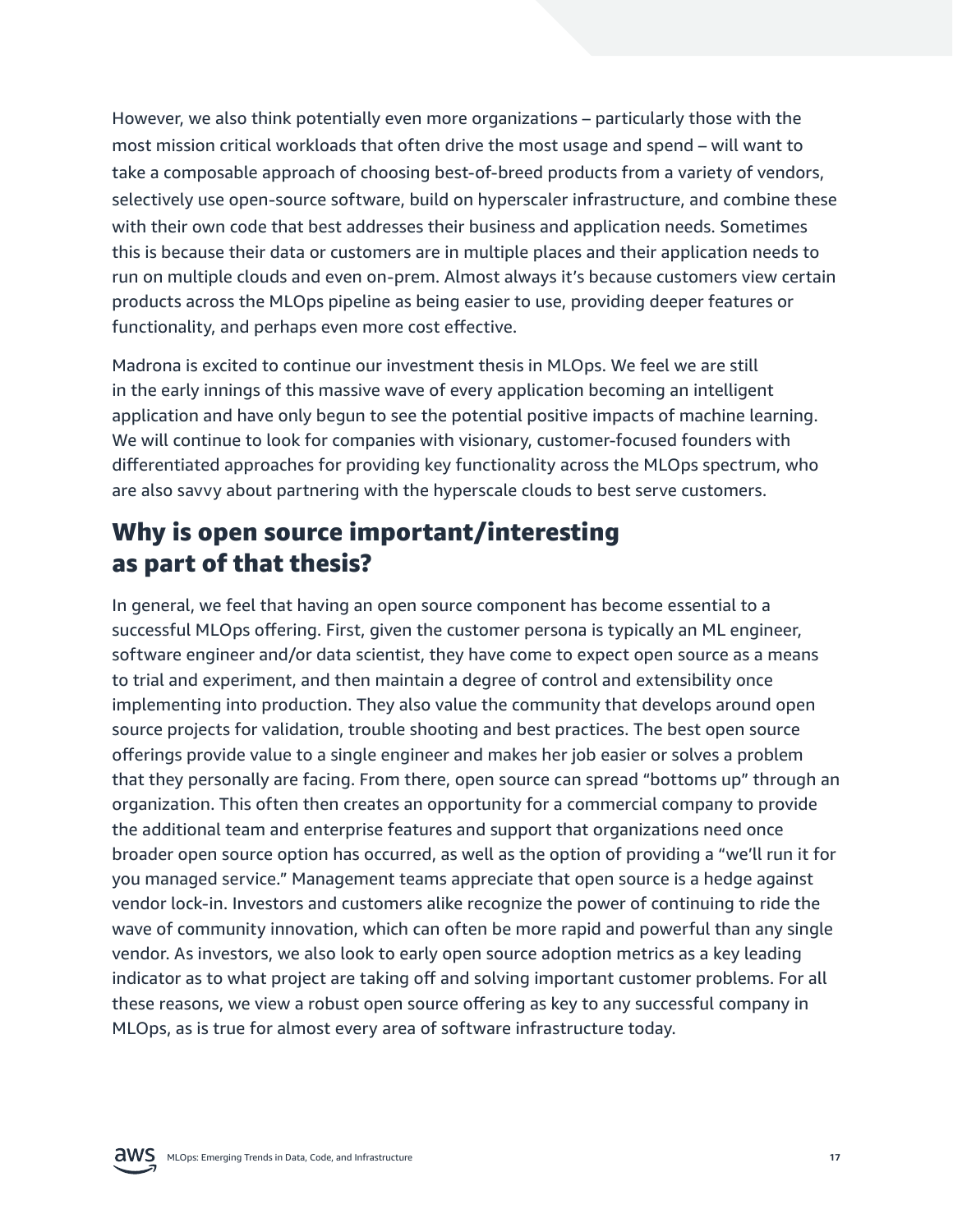#### <span id="page-17-0"></span>How are you viewing companies that build modular ML systems vs all in one solutions?

We like to invest in companies that provide a modular ML system, with a focused offering that solves an important customer problem in a differentiated way, and can work multicloud, meeting customers wherever they are and their data resides. A trend in MLOps has been that companies who become successful in an MLOps subcategory seem to evolve or expand into offering end-to-end solutions. Sometimes we question, however, whether this is in response to customer pull or just broader startup imperialism and ambition. We have seen some of both – if a vendor is providing a strong solution in the "front end" of the ML pipeline (say, labeling, training or model creation), customers might also want deployment and management that can close the loop back to training. However, in many more cases, we see customers want a modular system where they can knit together best-of-breed solutions that best fit their environments and business needs.

### Who are you investing in? **WHYLABS**

A successful investment we've made in this space is [WhyLabs](https://whylabs.ai), the leader in ML observability across both model performance and data quality. Our investment started with a belief in the ability and vision of the incredible founding team led by ex-Amazonian Alessya Visnjic. They founded WhyLabs with the goal of equipping every ML team with the tools necessary to operate ML applications responsibly. Once in production, the ML application is prone to failure due to issues like data drift and data quality. WhyLabs equips ML teams with an observability platform that is purpose-built to proactively identify and fix issues that arise across the ML pipeline. With WhyLabs, teams from Fortune 100 enterprises to AI first start-ups are able to eliminate model failures and significantly reduce manual operations, shifting focus to building more and better models. Just like bestof-breed winners like DataDog and New Relic emerged in previous years for application performance management, we believed that ML Observability would produce multiple large winners that provide this functionality cross-platform and integrate with whichever existing pipelines and tools customers choose. We also deeply believed in WhyLabs commitment to open source. They established the open standard for data logging, whylogs, which enables a single ML builder to enable basic monitoring and create value immediately, and then "graduate" to a self-serve SaaS, and ultimately to a much deeper product suite with all of the features needed for enterprise ML teams. We also believed in the company's conviction that to provide true observability, builders need to be able to monitor both model health and data health from a single pane, to truly understand root causes and the interactions between the two sides of this coin.

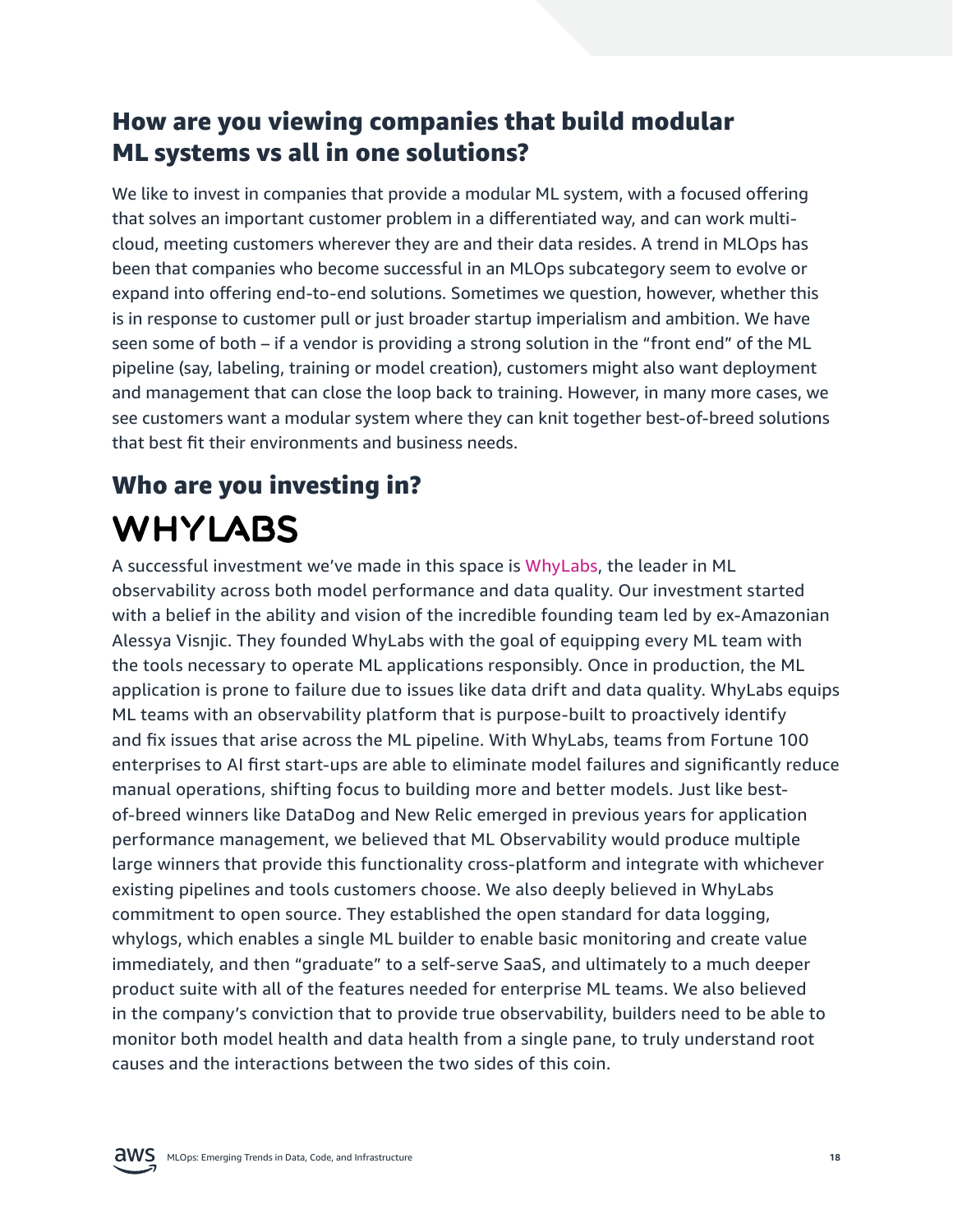# <span id="page-18-0"></span>Q OctoML

Another successful investment that highlights our MLOps thesis has been OctoML. The company was founded out of the University of Washington by Prof. Luis Ceze and an amazing group of co-founders. It is based on an open-source project called Apache TVM that the OctoML founding team created. TVM takes models built on any leading framework and, by using ML-based optimizations, compiles, runs, and accelerates them on any hardware.

While OctoML continues to be core contributors of TVM, the project has blossomed widely and grown to include a broad consortium of industry leaders including AWS, Microsoft, Intel, AMD, Arm, Nvidia, Samsung and many more. OctoML's core mission is to bring DevOps agility to ML deployment, automating the process of turning models into highly optimized code and packaging them for the cloud or edge. This reduces ML operating expense, obviates the need for specialized teams or infrastructure, accelerates time to value for models, and offers hardware choice flexibility to meet SLAs. Here again, a core tenet of the investment thesis started with open source and the community innovation it leverages. Further, it illustrates the core belief that intelligent applications will be deployed everywhere – across clouds and end point types – from beefy cloud GPUs to performance constrained devices on the edge.

#### Do these modular systems become all in one in the long term?

In short, we do not view the MLOps world ultimately converging into monolithic endto-end platforms. There is large demand, and a rich opportunity, for new companies to provide these critical cross-platform products and services. An interesting related question is whether MLOps continues to exist as its own category, or whether it converges simply into DevOps, as nearly every application becomes a data-centric intelligent application. Madrona's belief is these two spaces will begin to largely converge, but certain unique customer needs specific to MLOps will continue to persist.

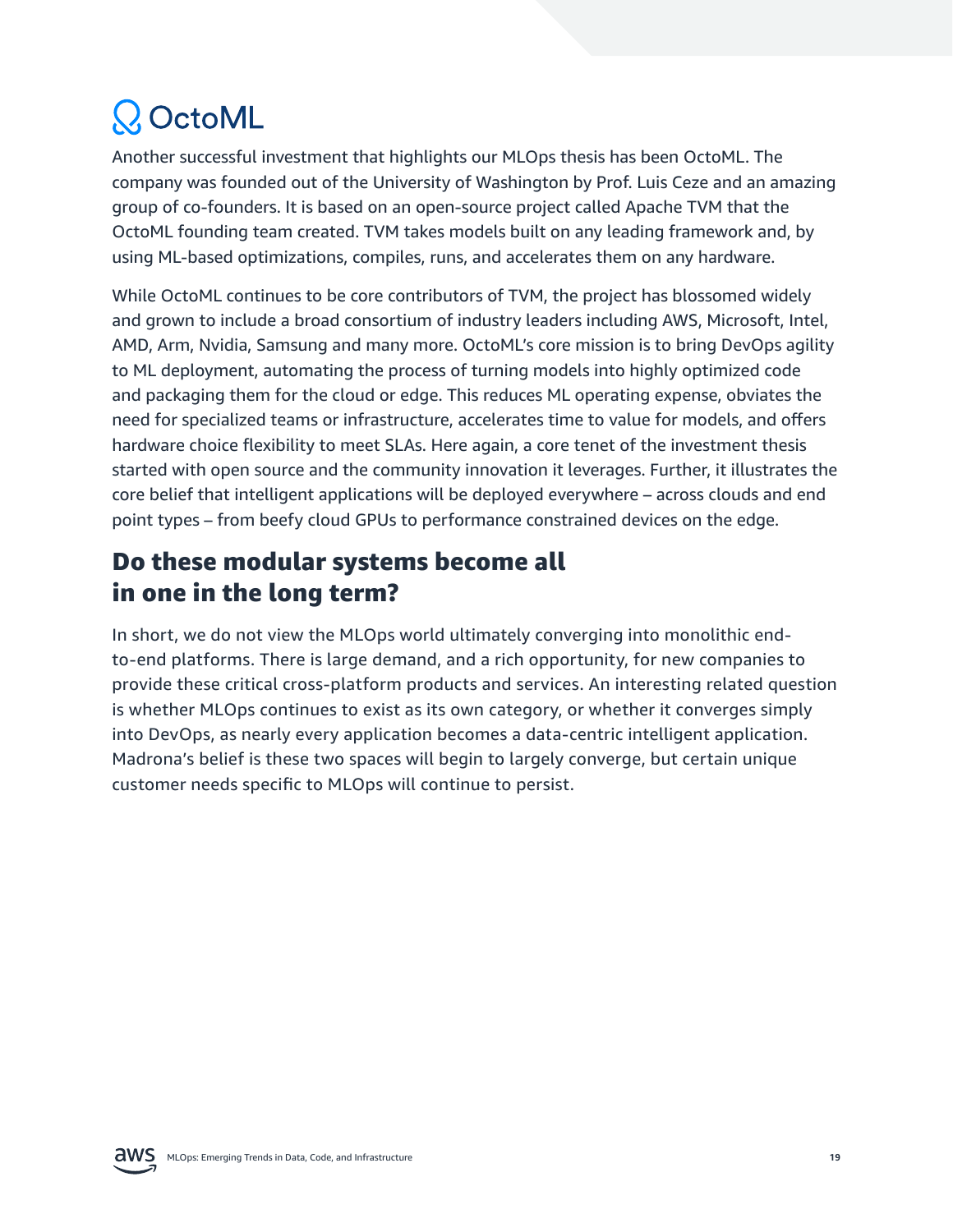<span id="page-19-0"></span>

 $Q$ AIFUND By Ryan Cunningham, Senior Associate Builder

### AI Fund's investment thesis

Artificial intelligence is the new electricity. As electricity revolutionized the world and transformed nearly every industry, so AI is poised to radically reshape the global economy and our place in it. This emerging technology creates unparalleled opportunities to create and augment businesses solving difficult problems in a variety of domains. AI Fund operates as a venture studio that partners with founders to build such companies from scratch. We are particularly excited about companies working in human capital, health and wellness, nextgeneration enterprise, and MLOps.

**Human capital:** Developing and enabling talent, ensuring access to jobs, and providing training and education in all sectors and levels.

Health and wellness: Building infrastructure and tools that enable people to live healthier and longer lives.

Next-generation enterprise: Improving the ways people work and automating enterprise systems and processes.

MLOps: Making ML systems easier to build, deploy and maintain in a variety of industries and applications.

When it comes to investing in MLOps systems, we have a particular interest in companies that take advantage of data-centric AI development principles. For many applications, an off-the-shelf model will be sufficient, and the developers' time is best spent tuning the data rather than the model. We have seen taking a datacentric approach resulting in much faster progress in multiple industry verticals. However, there still remains a significant market gap in tools to help developers collect, manage, track, and systematically engineer the data fed to an AI system.

*"We have seen taking a datacentric approach resulting in much faster progress in multiple industry verticals."*

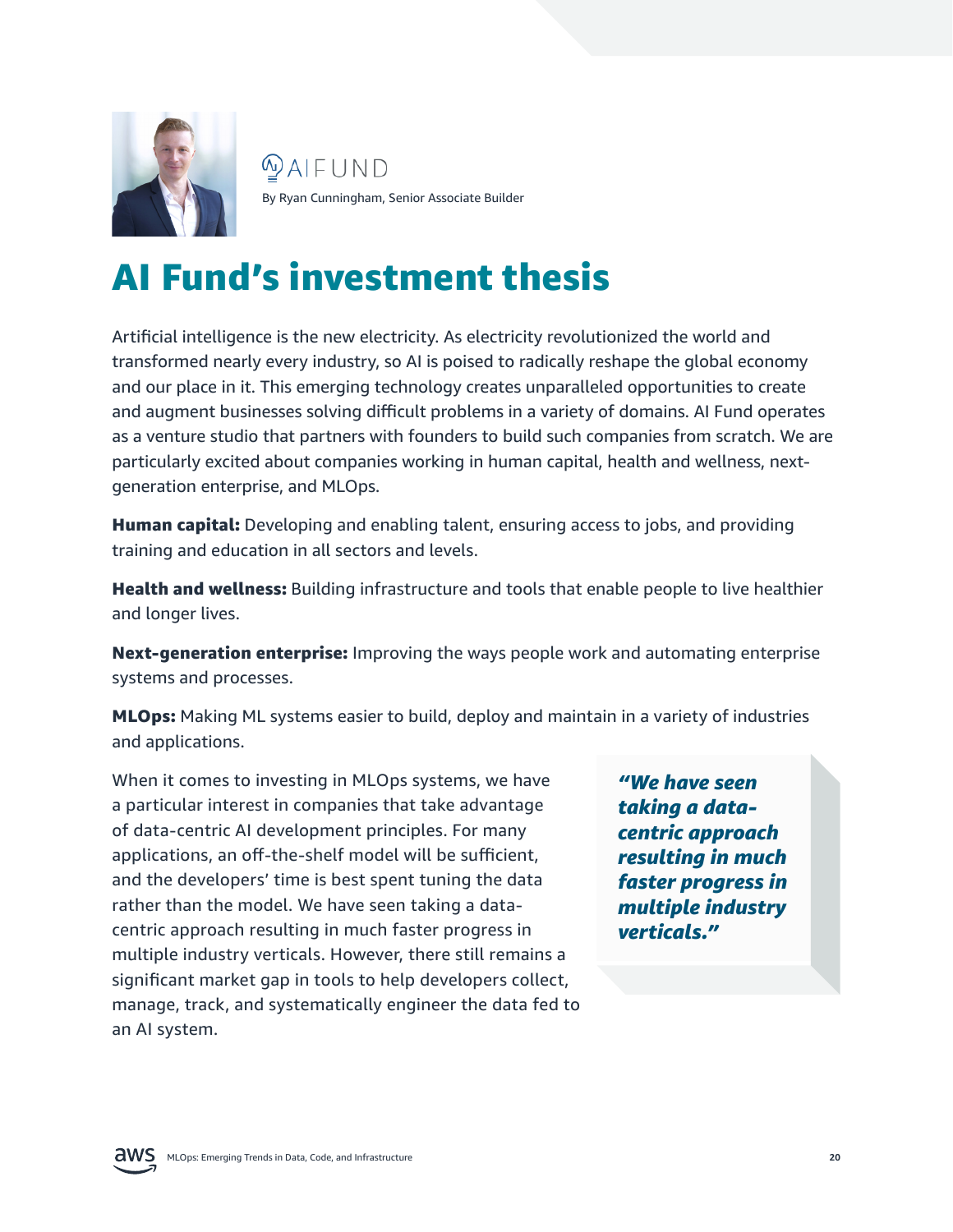While having more data can be very helpful, huge amounts of data aren't always necessary. What's more important is having good data, data that represents the real world your model will be operating in. This is especially important in industries where large datasets simply don't exist. The best progress will be made through tools that can bring a system to required performance thresholds by making sure the dataset—even as small as 50 examples—is carefully chosen to show the AI system exactly what we want it to learn, while looping in new examples from the real world to keep the system current.

#### Why is open source important/interesting as part of that thesis?

Open source accelerates adoption of new technology by virtuously improving it with tighter feedback loops from customers and developers alike. The faster the technology matures, the more market use cases it will find, and the faster mass adoption can occur. I've worked with many companies that have built fantastic software for internal use cases that have gone on to open-source it with great results.

While some companies might worry they risk defensibility by contributing to open-source products instead of an internal 'secret sauce,' the benefits usually outweigh this:

#### 1. Vetting new vendors

It's difficult for customers to evaluate closed source products. Customers have to take vendors at their word and, in the end, they usually make a choice based on some combination of brand name and price. With open source, customers have full visibility into the code, contributors, and ecosystem supporting the product. This increases their trust in the vendor, especially for startups that typically don't have the brand recognition.

#### 2. Security

In the event of a security breach, customers of closed source products have to rely on the vendor's in-house cybersecurity team, which will likely result in a delayed response to the breach. Unless you have a preternaturally proactive security team, you have a higher likelihood of spotting a zero-day threat with a community of contributors who alert each other to potential danger. More often than not, open source is even more secure than closed source for this reason.

#### 3. Talent preference

The best productivity software to use is the one that the whole team buys into. Typically speaking, engineers prefer to use and contribute to open-sourced products rather than rely on closed products, thanks to the transferability of that skill across different organizations. Thus, a team using open-source software has a higher probability of attracting quality talent already skilled in its use. Creating open source software caters to the preferences of the engineers and developers who will use it, and can spur further usage.

#### 4. Halo effect

There is a halo effect for organizations that contribute actively to open source development. Those companies are seen as value additive to the broader community and that builds goodwill. This is important for both sales and recruiting top talent.

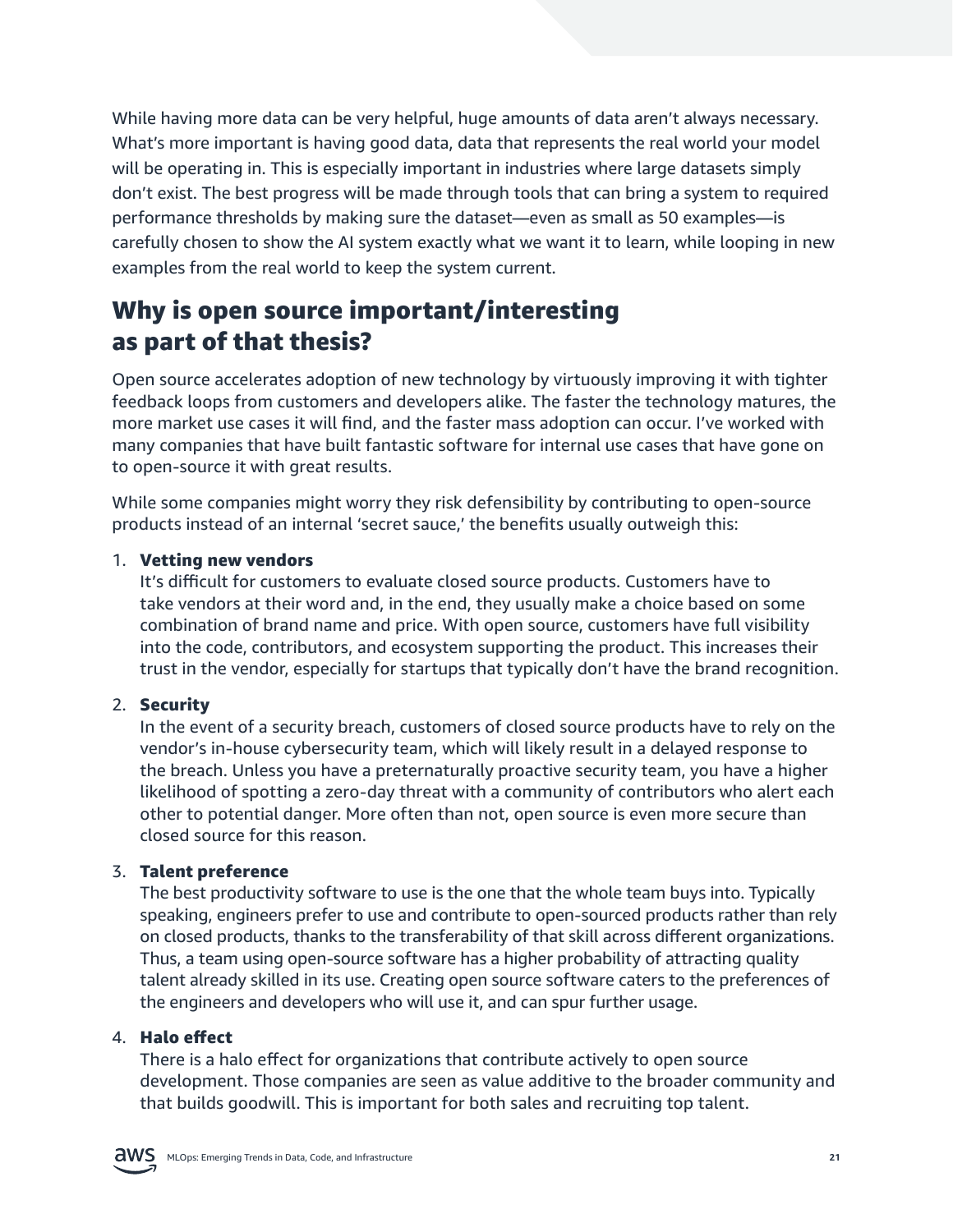#### How are you viewing companies that build modular ML systems vs all in one solutions?

One approach is not necessarily better than another, and we work with companies in both camps. It depends more on the target customer and the product's value proposition.

Larger companies can afford to create more customized solutions. These companies benefit from modular systems where they can combine off-the-shelf tools with internal solutions purpose-built to their needs. Of course, doing that means some extra work - they have to spend some time up front integrating these systems, and consistently testing for compatibility as new updates are pushed overtime. But chances are a large enterprise will have distinct needs that a complete external solution simply cannot provide.

For MLOps specifically, a team may only require solutions for parts of the development cycle. A team with a massive backlog of data, for instance, may have a strong need for productiongrade labeling, auditing, splits, and integration with new external data as it comes up. But that does not guarantee that they'd make use of the model versioning functionality from an all-in-one tool; they could have a proprietary model architecture that isn't compatible with existing solutions on the market, so a bespoke solution works internally for now.

For smaller teams just starting out, an all-in-one option gives you the ability to get up and running quickly without a large investment of time and resources as you build out your ML stack. In this stage, your number one priority should be finding product-market fit, so unless you have strong reasons otherwise, you might consider this route up front to optimize for speed.

#### Do these modular systems become all in one in the long term?

No single company can own all the modular systems right now, because everyone is still actively developing the best frameworks to conduct these operations. The MLOps field is nascent, which is exciting, because the more people contribute to these open source dialogues, the faster we will converge on standards for ML development, deployment, and management.

We are still several years away from a single dominant company emerging as the central hub for MLOps product to exist within. In the long run, as MLOps standards formalize, we expect larger players will begin to acquire adjacent products and scale horizontally. From there we may begin to see complete, Atlassian-like platforms take shape.

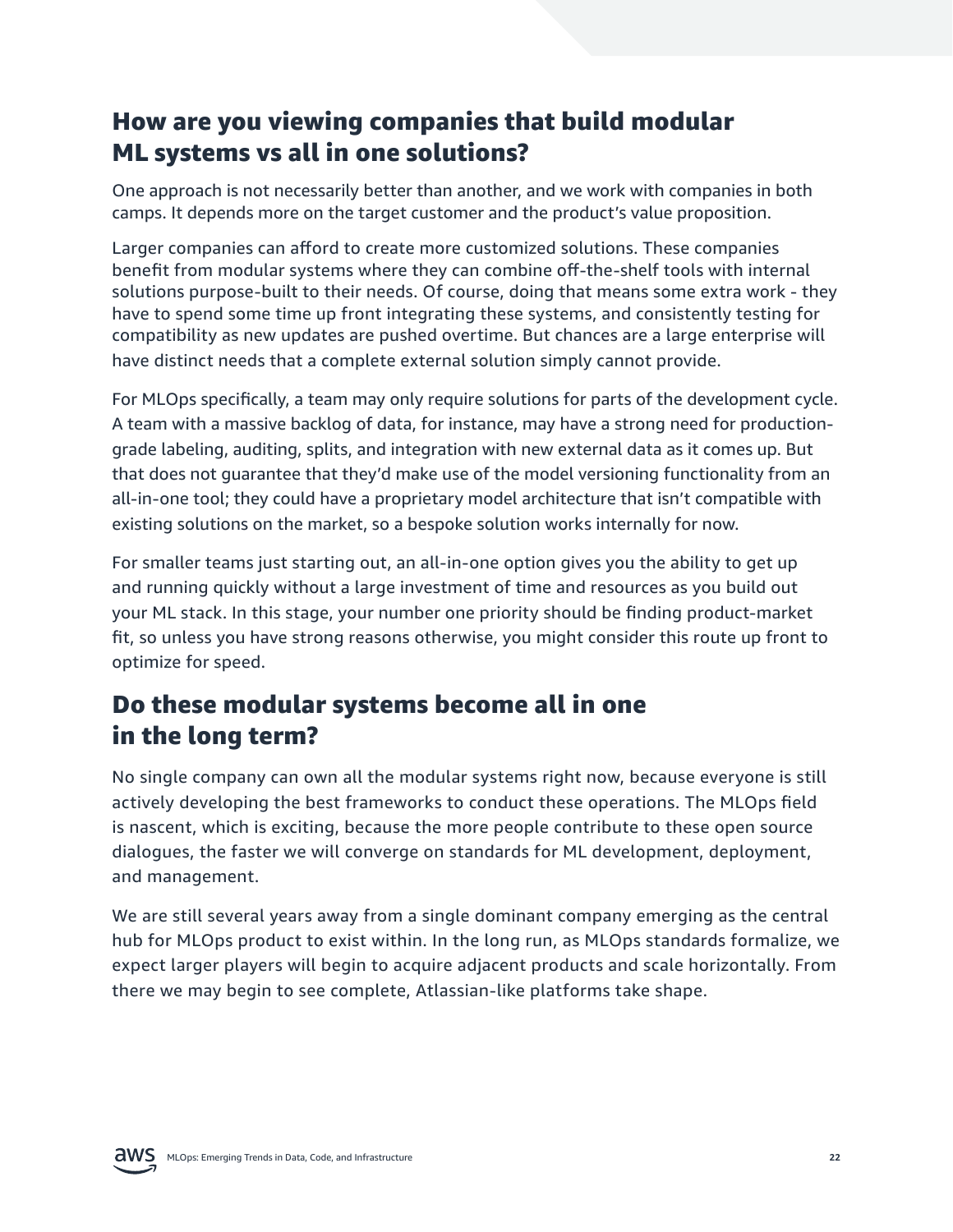#### <span id="page-22-0"></span>Who are you investing in?

### **WE LANDING AI**

[Landing AI](https://landing.ai/) is building an end-to-end platform for computer vision, with applications spanning manufacturing, pharmaceuticals, analysis of aerial imagery, and other sectors.

It used to be that companies needed massive data sets for ML to be effective. This effectively locked out companies that lacked the large datasets common to big tech and internet companies. With data-centric AI, Landing AI is bringing AI to less data-rich companies and making AI more accessible to organizations, particularly in manufacturing, where tiny datasets are the norm.

Manufacturing companies often do not have machine learning engineering expertise inhouse, yet these companies stand to benefit enormously from AI in their plants, particularly with computer vision for defect detection. With Landing AI's LandingLens enterprise MLOps platform, companies can easily build, iterate, and operationalize AI-powered visual inspection solutions.

# VALIDMIND

[ValidMind](https://www.validmind.ai/) is a stealth-mode startup that is facilitating trust, transparency, and visibility around ML models for financial services institutions. The company helps clients better understand the risks in their ML models, streamlines ML model validation processes, and accelerates production deployment.

The financial services industry operates within a complex regulatory environment that requires institutions to have independent review and validation of models before they are deployed to production. A consequence of these regulations is that data science teams and model validation teams operate in silos, using different tools and reporting to different branches of the organization.

Compliance teams need to review ML models prior to deployment for bias and anything else that could negatively impact customers. Currently, validation at most institutions is a manual and tedious process, where data science teams will wait until after they are done building a model to draft the (often lengthy) documentation they need to validate the model. While the model may take only a few weeks to build, this validation process can slow deployment to production by months. The silos block effective collaboration and slow ML model deployment to a crawl.

ValidMind's solution is a central platform for data scientists and compliance teams to collaborate as the model is developed to ensure ML compliance by design, rather than as an afterthought. Using the ValidMind SDK, data scientists can run tests and capture documentation about ML models with a few lines of code; the compliance team can review this information in real-time on the ValidMind platform to flag potential risks and findings that need to be addressed. By the time the ML model is built, validation is a simple sign-off, as opposed to a several months-long process after the fact.

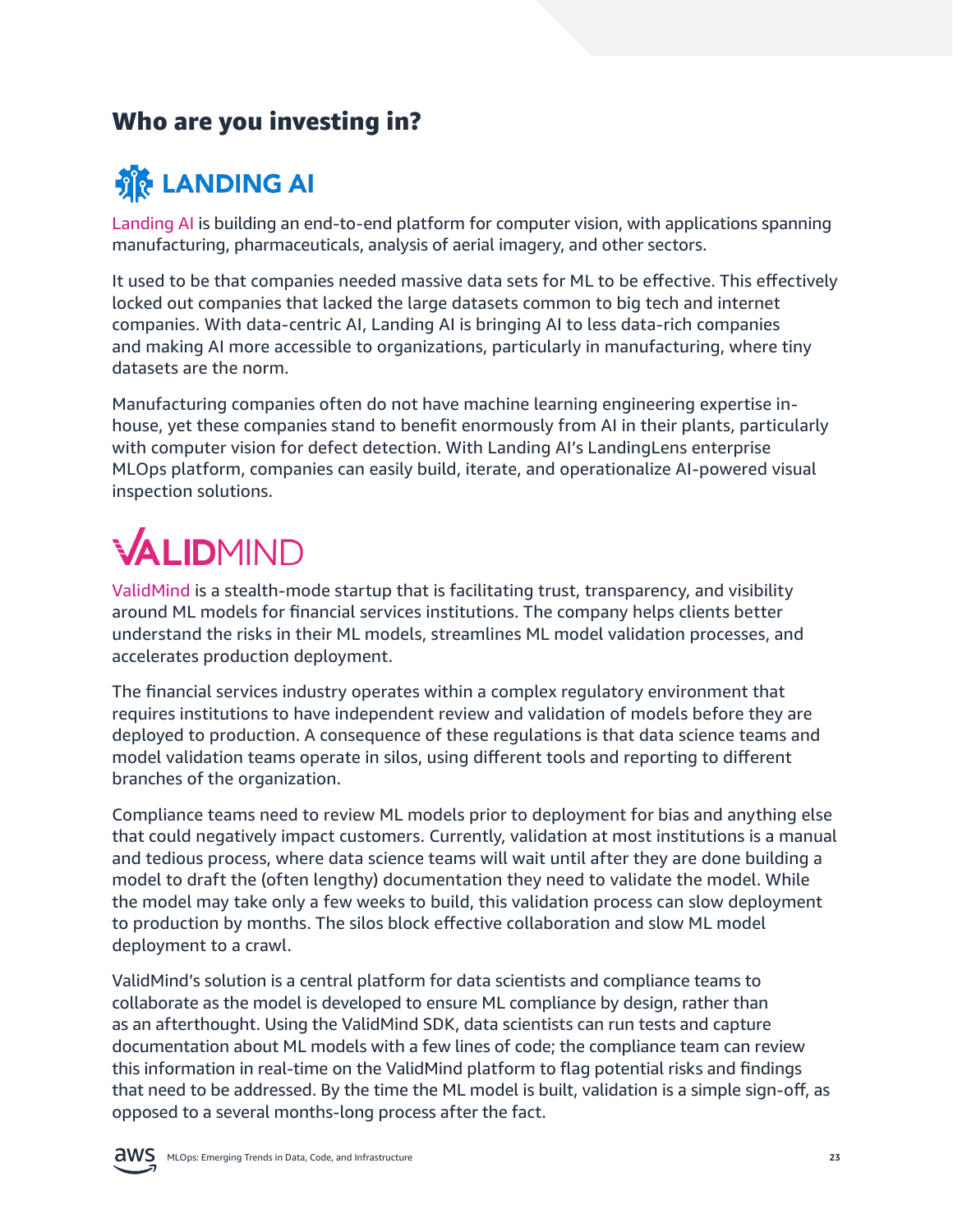# <span id="page-23-0"></span>Conclusion

Top organizations are adopting a DevOps-like process for Machine Learning called MLOps to create a durable and competitive advantage. These systems continue to evolve at a breakneck speed where the most essential components are obvious: modularity and interoperability. With its commitment to machine learning innovation, enterprise grade security, and deep collaboration with Open Source, AWS aims to hyper scale MLOps adoption and the top MLOps startups.

#### **Contributors**

Rob Ferguson, Artificial Intelligence, AWS Natalie Heard, Venture Capital Business Development, AWS Sonya Huang, Partner, Sequoia Capital Tim Porter, Managing Director, Madrona Venture Group Jon Turow, Partner, Madrona Venture Group